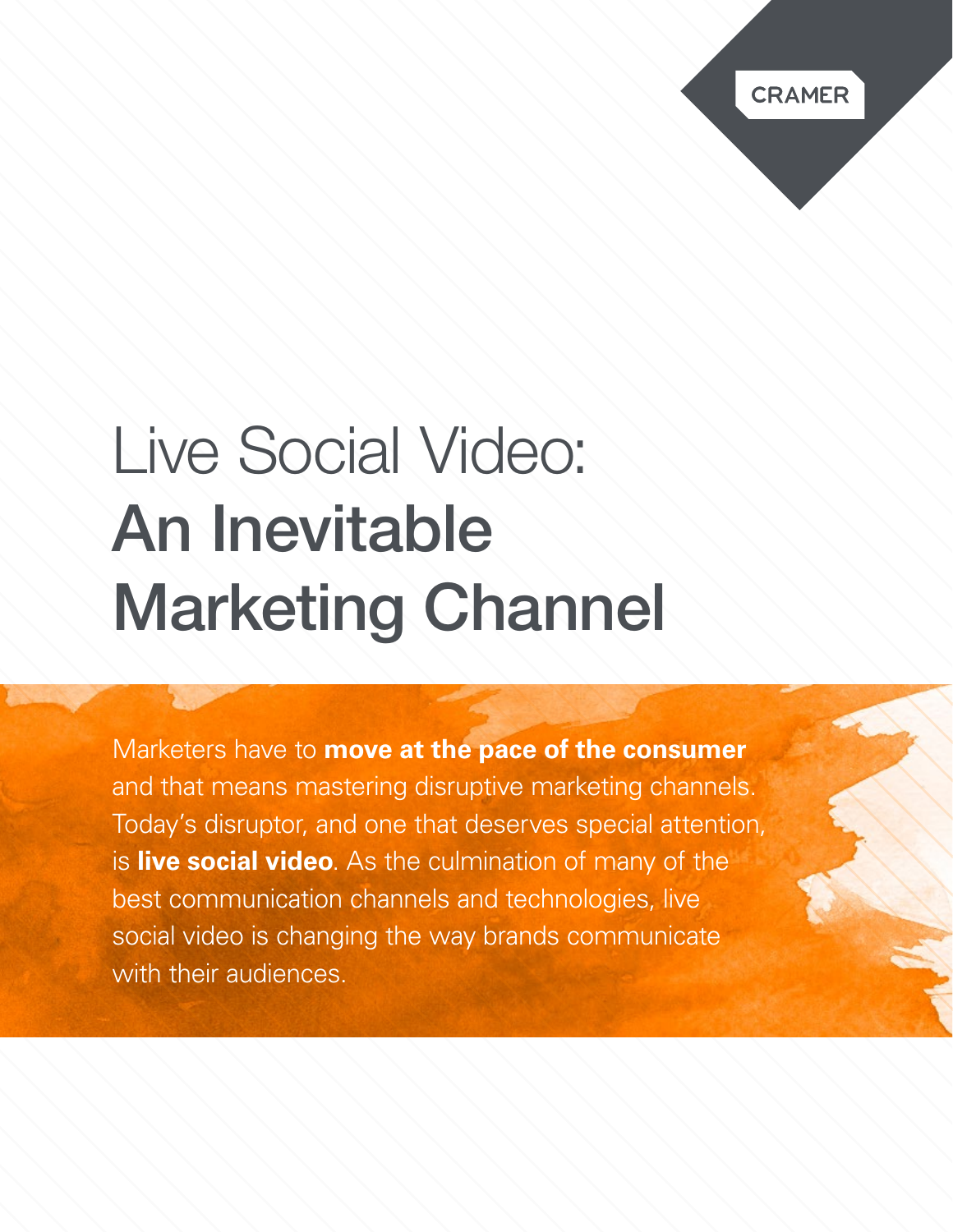# A Shift In Marketing Let's Go

In this whitepaper, we unpack what is the new live and why it is the latest 'must-use' marketing channel. Rather than taking a wait-and-see approach, you'll learn that if you're not live, you're late. Brands like IBM, Mayo Clinic, GE and SolidWorks have proven that regardless of industry, your brand can experience success with this innovative marketing tool.

Thank you for downloading this whitepaper. We're excited for you to dig in.

# Let's go!

# The Experience Era of Marketing

# The Continuing Evolution of Brand Experience

What works for your brand today—and what will thrive tomorrow and next year—has changed…and just keeps on changing. New consumer behaviors and expectations, fueled by emerging technologies, are pushing marketers to experiment, iterate, and acclimate to new paradigms, at an ever-increasing rate. Those that embrace and adapt to change will be the ones who succeed.

# Moving at the Speed of the Consumer

As a brand in constant search for new and better ways to cultivate loyal customers, your goal must be to meet them on their terms—because that's what today's consumer demands. We see this trend across three major pillars of most brand engagement strategies.

# Communities: Customers as Co-Creators

With the introduction of digital tools and social media, a customer's desire to be part of a community has amplified. By nature communities foster sharing, which in turn helps amplify a brand's message. Thus, brands are trying harder than ever to resonate with these communities on whichever digital medium they exist. The successful ones are those that can associate themselves with topics and values much bigger than the brand itself.

### Content Marketing: Stand out Among the Noise

Content is king, and often the primary way for brands to deliver new types of value. But content distribution and consumption is changing, often at warp speed. Consumers can access information with the swipe of a finger, putting brands under a microscope. Great content can keep audiences happily engaged, bad content can live on indefinitely, forever tarnishing a brand's reputation. Brands are now expected to serve audiences by educating or entertaining on issues that matter in their universe, even if it's only tangentially related to the brand.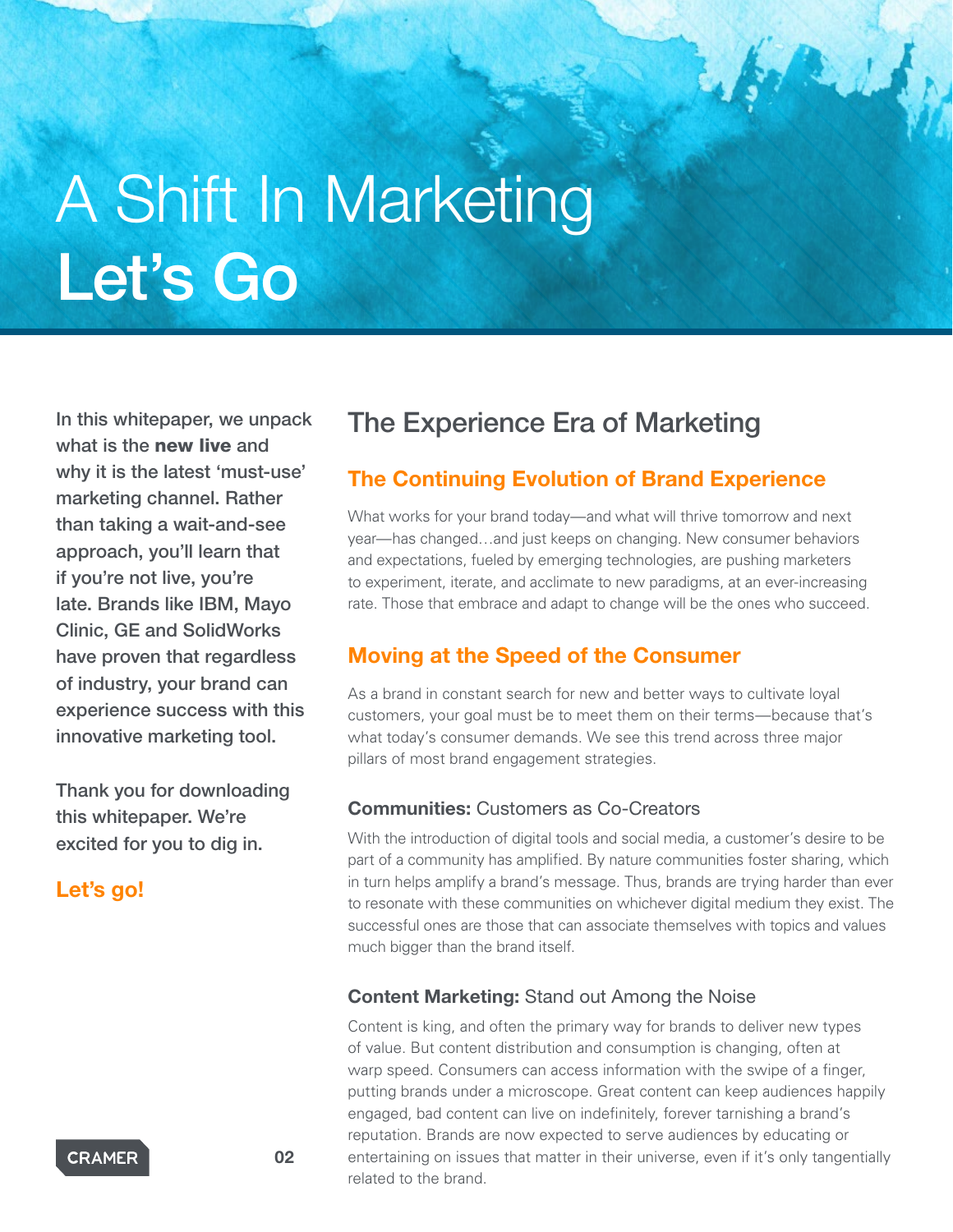# Live Experiences: Technology Enhancing Real Time Engagements

Brands are facing unrelenting pressure to reach customers in innovative ways. Live experiences go beyond the screens, ads, and general information overload—breaking through the clutter and reaching customers on an intimate level. The hyper-relevancy of live experiences, and their ability to ignite all five senses, have kept live experiences top of mind for marketers in the digital era. With technology and social in the mix, today's event landscape is shifting; brands must innovate to ensure their experiences resonate.

### Today's consumer is hyper-connected and fueled by the digital economy. To stay relevant brands must move at the speed of the consumer and keep pace with their dynamic mindset.

Successful brands are aligning their offerings by:

- Delighting customers with new or innovative content
- Granting insider status by sharing behind-the-scenes information
- Listening to the consumers' voice, and amplifying their message
- Fostering connections between customers, the brand, and like-minded peers

# The Solution Under Inspection: Live Social Video

At Cramer, when we get our hands on new tech we dig right in. We get to know it, and experiment with all its capabilities to see what's working and what isn't. Once we've mastered its use, we catalog it, noting which of these new technologies, solutions, and channels hold the most promise for our clients.

The subject of our most recent review —and this first **"Let's Go"** endeavor is **live social video for your brand**.

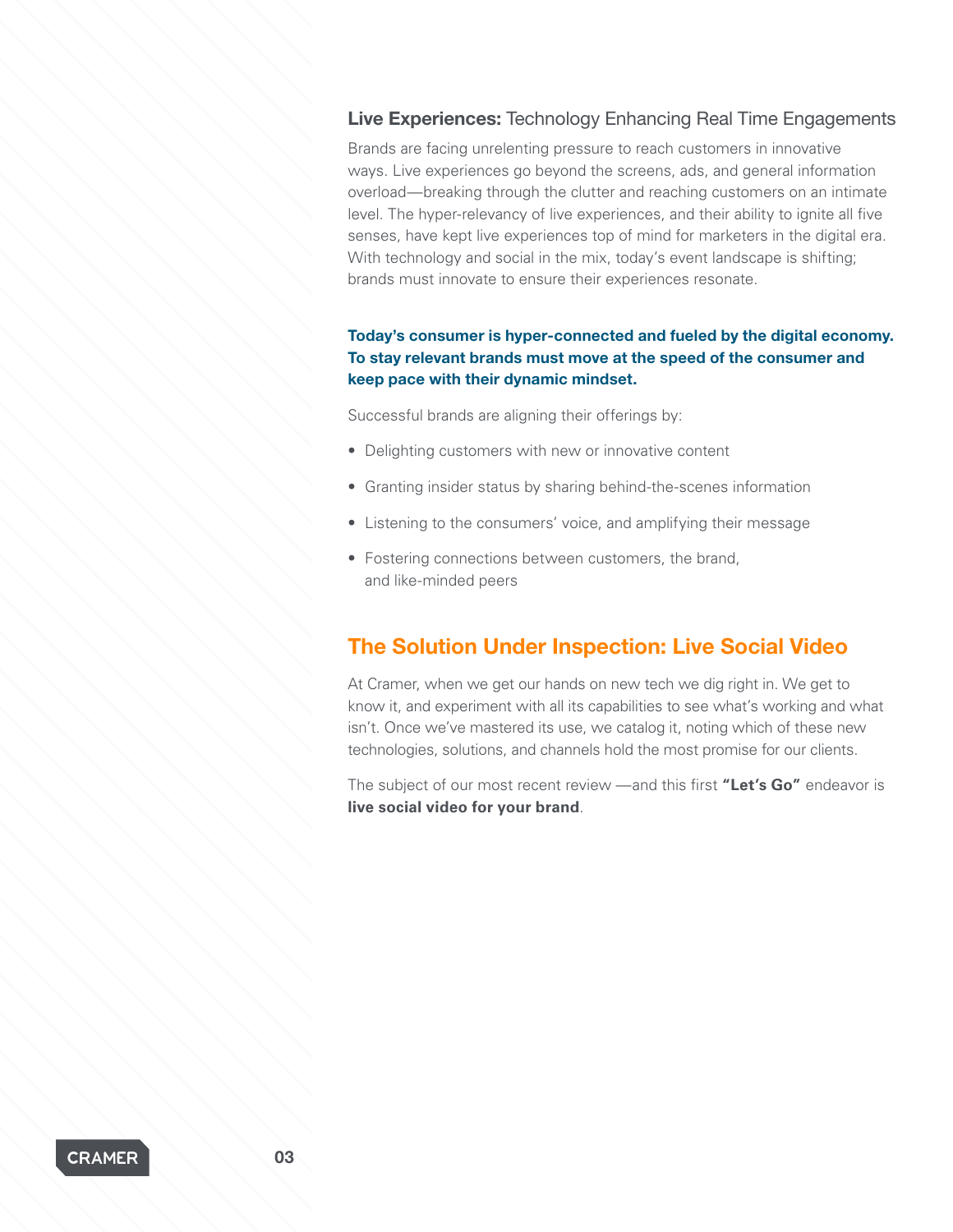# The Value of Live Social Video

The numbers confirm what you've likely already noticed yourself: The Internet is rapidly becoming video.

And video is rapidly becoming a livetransmission phenomenon.

# Live + Social + Video: A New Communication Channel

Though it's in the early days, platforms centered on live video are proliferating. [Periscope,](https://www.periscope.tv/) [Instagram Live](https://www.instagram.com/), [Holyvent,](https://www.holyvent.com/) [Crowdcast](https://www.crowdcast.io/), [Snapchat](https://www.snapchat.com/), and of course, [Facebook Live](https://live.fb.com/) are all streaming tools that are becoming widely popular among customers and brands alike. Facebook's CEO Mark Zuckerberg predicts that live social video will greatly impact the way the world communicates:

"Live is like having a TV camera in your pocket. Anyone with a phone now has the power to broadcast to anyone in the world. This is a big shift in how we communicate and it's going to create new opportunities for people to come together." [Mark Zuckerberg, Facebook Post](https://www.facebook.com/zuck/posts/10102764095821611)

When "anyone with a phone" has the power to broadcast to anyone in the world, the necessity of a clear signal is more important than ever. Zuckerberg's contention that live video is creating a host of new opportunities is surely true. But for a brand, opportunity can often lead to anxiety. With limited time and budget, the sheer number of platforms available can induce decision fatigue, or "channel exhaustion."

It's time to dismiss your hesitations and join the movement because, like it or not, live social video is here to stay.

# An Equation with Three Known Parts: Live + Social + Video

Although the idea of live video streaming is far from new, integrating the medium with live experiences, social media, and mobile devices pushes it to the forefront of marketing.

In practical terms, live social video is simply the packaging of three components: Live + Social + Video.

Taken independently, we know a great deal about how to harness the value of each of these tools. By breaking down the elements and taking a step back from the hype, it's easy to see how combining these elements delivers maximum value to today's marketers.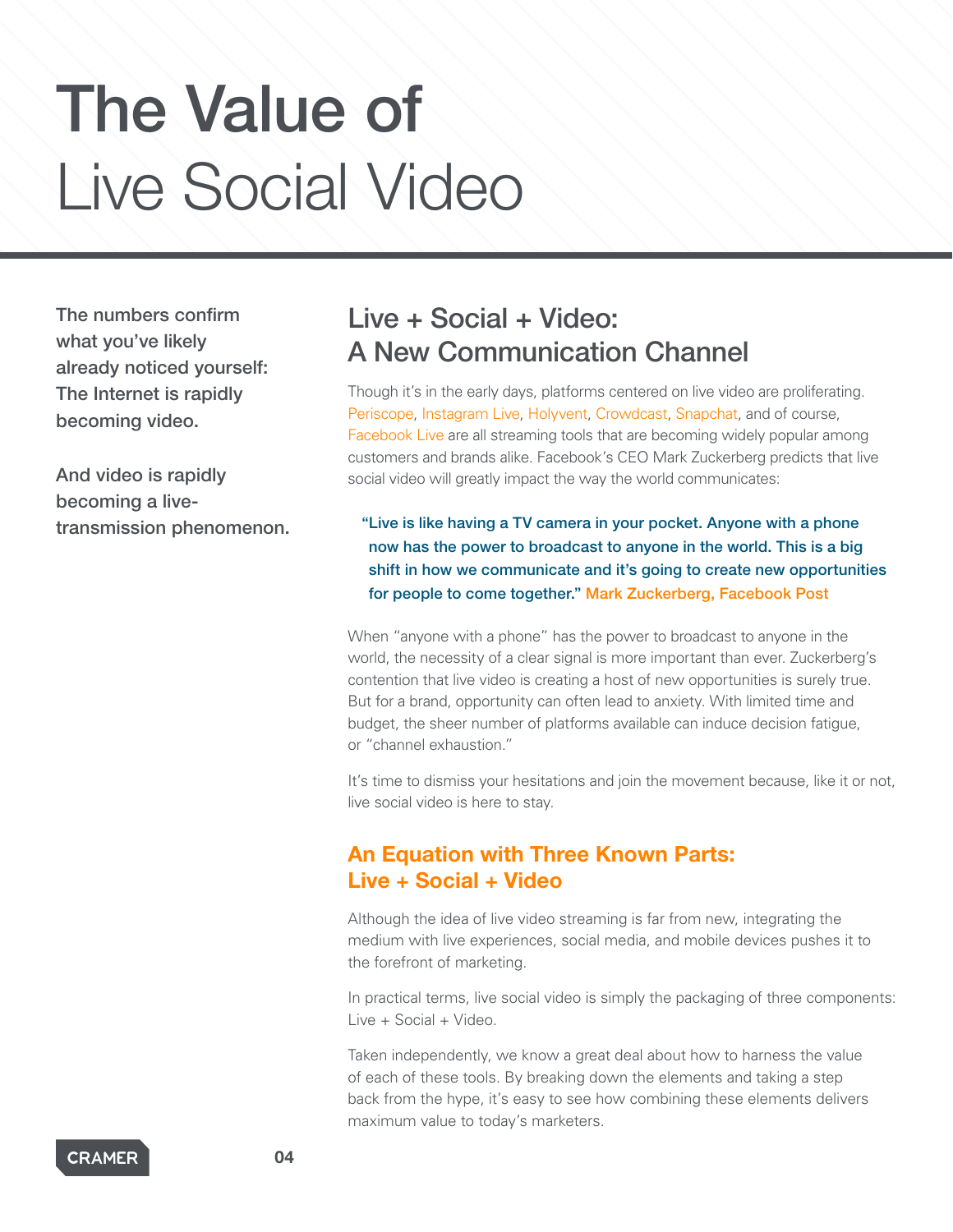# The Immediacy (and Human Touch) of Live

We live in a world of immediacy. We engage with news as it's happening. FOMO has been added to the Oxford Dictionary. By today's standards: if it isn't live, it's late.

Audiences—and humans in general—increasingly crave experience. We're all looking for the X-factor of the live experience. Or, as Cramer calls it—the Alchemy of a Moment. In the ideal moment brands are immediate, relatable, and contextually relevant. It makes brands and the people they represent, accessible. This accessibility breeds familiarity. It taps into your senses; changes how you feel. It builds trust, expands relationships, and makes for great memories.

Technology is advancing to the point where people don't need to leave their homes as often as they once did. But, when people do venture out, it's more of an event than before—making it the perfect scenario for brands to establish positive brand awareness.

- Since 1987, consumer spending on live experiences and events increased 70%<sup>1</sup>
- In 2016, 78% of millennials reported that they would rather spend money on a desirable experience than a desirable thing<sup>1</sup>
- According to a Harris study, 69% of respondents said they believe attending live experiences helps them connect better with friends and people around the world<sup>1</sup>

At Cramer, we believe nothing can impact your brand perception like a live experience. And when pairing the elements of live video with social media, the value is transferable. But, regardless of the medium, the live opportunity has to be:



These value drivers are why live channels—events, conferences, activations, webinars, customer service —are such highly impactful brand touchpoints.

## The Advocacy (and Reach) of Social

Social media, once seen as a tool for social interactions, has now become a widely valued marketing channel. With over [2.3 billion active social media](https://www.brandwatch.com/blog/96-amazing-social-media-statistics-and-facts-for-2016/)  [users in the world today—](https://www.brandwatch.com/blog/96-amazing-social-media-statistics-and-facts-for-2016/)each with an average of five different social media accounts—social is everywhere. Because of this proliferation, these channels have become a way for brands to meet customers where they are. Through sharing, commenting, and content creation, social networks can amplify a brand's message quickly, and on a global scale. Because customers value peer recommendations, brands should utilize social to foster positive brand sentiment. And the near instant distribution enables them to stay relevant in a constantly changing world.

On the back-end, content performance can be measured and analyzed through **05** audience assessment tools, providing even more valuable insight for brands.

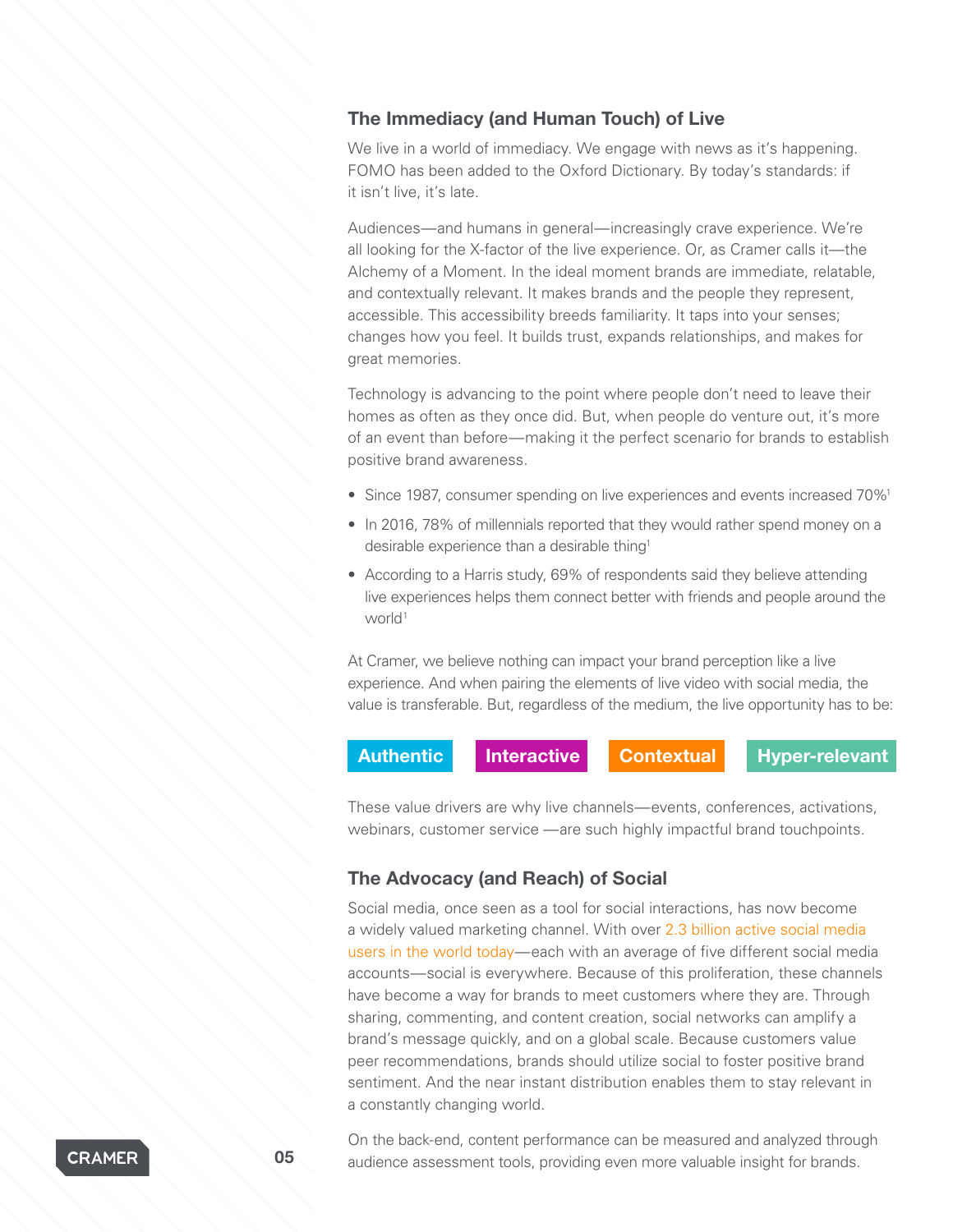The pure nature of social can provide unique value to the Live + Social+ Video equation:

- People are already apt to share, and will continue to share content that is relevant to them, and enhances their personal brand
- Social gives insight that helps brands analyze and adapt
- Social allows you to target your customers where they are already interacting

Customers sit at the heart of social and drive conversations that can be extremely valuable for a brand. By incorporating social, live video becomes even more dynamic, interactive, and drives more value for today's marketers.

### The Power (and Dominance) of Video

There is no medium that tells a story better than video. People turn to video to learn new things, be entertained, and communicate with others—it's rapidly becoming a powerful part of all our daily lives. More than half of marketers across the world believe video has the best ROI. According to [Forbes, 2017](https://www.forbes.com/forbes/welcome/?toURL=https://www.forbes.com/sites/ajagrawal/2017/02/01/lights-camera-engagement-2017-is-the-year-of-video-marketing/2/&refURL=&referrer=#553e6d795b08)  [will be the year of video marketing](https://www.forbes.com/forbes/welcome/?toURL=https://www.forbes.com/sites/ajagrawal/2017/02/01/lights-camera-engagement-2017-is-the-year-of-video-marketing/2/&refURL=&referrer=#553e6d795b08).

Because digital is now widely adopted and its distribution is effortless, video has become a primary source of content consumption online:

- 78% of people watch videos online every week<sup>2</sup>
- 96% of B2B companies are planning to use video in content marketing<sup>2</sup>
- 82% of all consumer internet traffic will be from video by 2020<sup>3</sup>

Blending social with video allows viewers to become co-creators of a brand's story; putting greater emphasis on the message the brand is trying to share. Through real time feedback, customers can positively (or negatively) alter the video's message in a matter of seconds.

With live video popping up on almost every social platform, its value is clear:

- Video enables brands to tell an emotional story
- Video content promotes brand recall
- Video content is highly shareable
- Video performs well on virtually all of today's screen-centric smart devices (Sorry Alexa!)

# Our Belief:

### When Done Well, the Sum is Greater Than its Parts.

In practical terms, we as marketers are familiar with each of these components. And, by bringing together these three already successful, compelling media, live social video is an inevitable marketing channel. A tool for significant engagement with your audience.

It packages the immediacy of live presentation, the reach and engagement of social, and the sensory impact of video. As a communication channel, it's 0.06

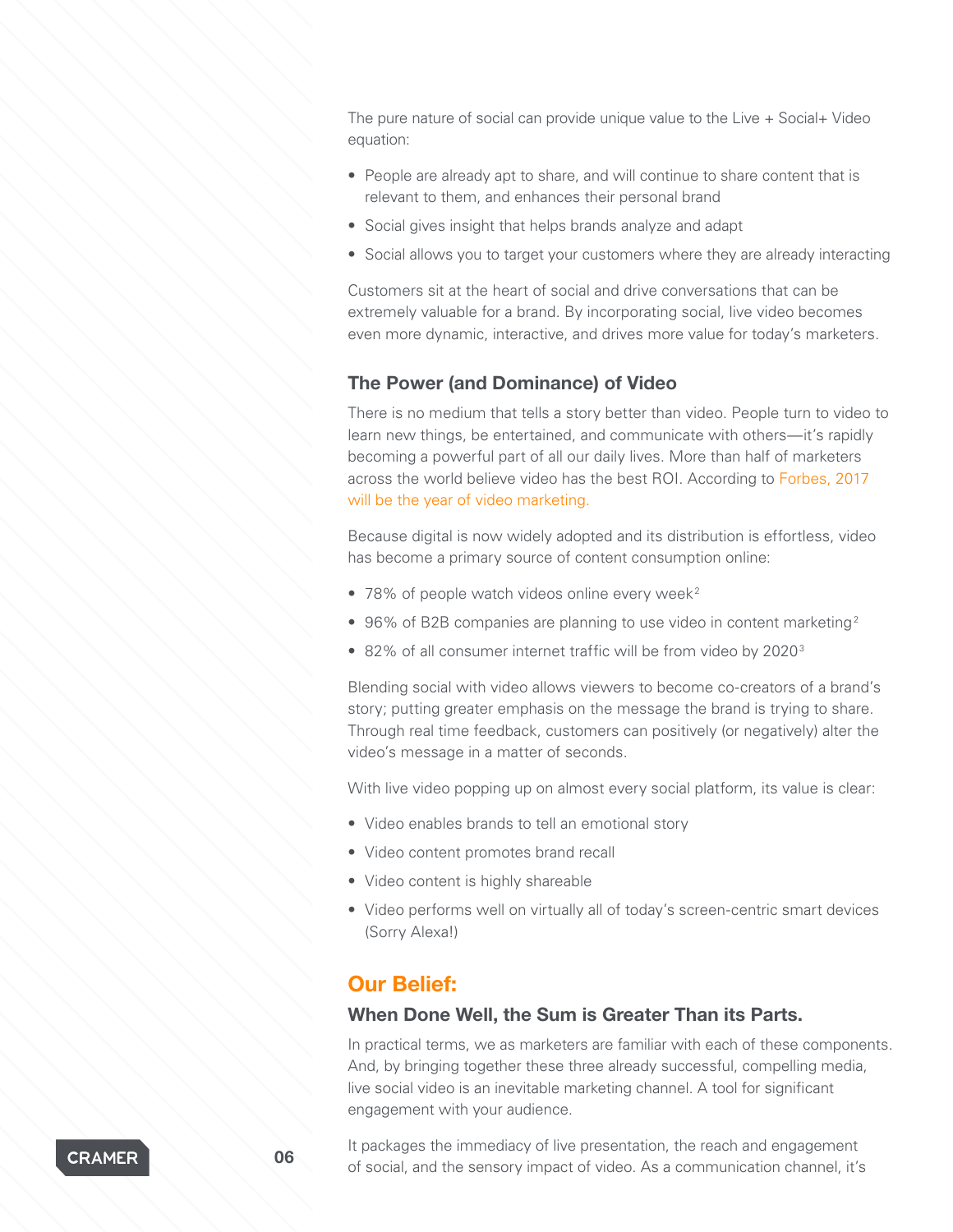not just a broadcast tool, but a shared brand-client experience. It is as close to direct one-to-one, face-to-face human interaction as one can get, digitally. While providing great reach, live social video offers both intimacy and scale.

Your audience wants novelty, yes. But more importantly, they want experiences of personal significance, and they want them first hand. So, you want to get there first.

### And, to borrow some wisdom from an earlier era, you want to get there first, but first you want to get it right.

The brands who are best prepared to strategically plan, professionally present their live social streaming events, then actively listen and rapidly respond to their audiences and partners, will be the ones who benefit the most.

# Overcoming Common Challenges:

# We're Too Boring—Who'd Watch? We're Too Regulated—We Can't Risk It.

If you represent a brand from a traditional, staid, or regulated industry—or one where even the simplest of company statements goes through multiple reviews—going live can feel like too risky a proposition.

Worried live social video doesn't fit with your brand image?

## Just because you don't represent a sleek global consumer brand doesn't mean you're too 'boring' for live social video content.

In fact, live social video could be the opportunity your brand has been looking for to resonate with today's digital-first mindset.

Every brand has a story to tell. At one point or another your brand was built from deep rooted guiding principles and propelled by someone's passion. Brands that may not feel inherently 'sexy' enough for live video may just have to dig a little deeper to craft their story.

Utilizing live social video doesn't have to be intimidating. Here are some ways B2B brands can tell a compelling story on live social video, regardless of industry:

### **Tap Into Social**

See what your audience is talking about on social. Let their opinions and interests do the leg work for your content generation. With social listening, you are guaranteed to find a topic or story that resonates.

### **Go Beyond the Product**

Utilize live social video to show your audience something they wouldn't expect from your brand. Product demos can seem 'salesy' and may not find traction in the social-sphere. Talking about company values, providing a sneak peek behind the brand (office/factory) or gamifying the conversation with giveaways **07** can give your brand an unexpected social edge.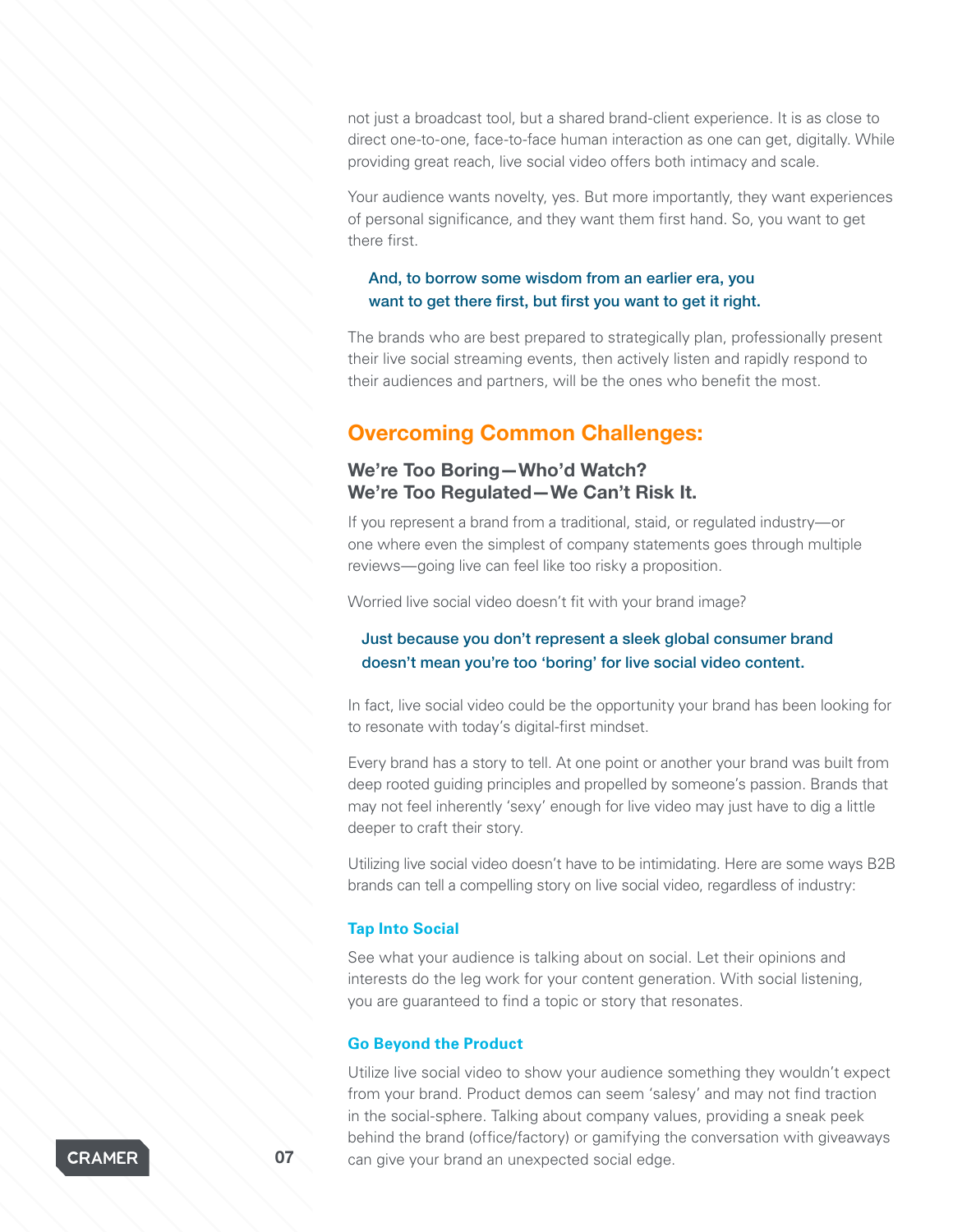# **Spotlight** on Healthcare

We sat down with Julie Walker. EVP, Healthcare at Cramer for some tips on how brands in the healthcare industry can utilize live social video.

## **Clinical Trial Recruitment**

If you're a healthcare company, then there's a good chance you're familiar with the drawn out and costly process of recruiting patients for clinical trials. Through social targeting, live social video can help healthcare brands get in front of both potential patients and physicians to boost participation in clinical trials.

# **Patient Stories & Customer Testimonials**

Patients want to hear from other patients. It's more authentic and more effective than pushing out a corporate or product related message. Utilize live social video to share patient stories or customer experiences to add a human element to your brand.

# **Experiment**

Some of the greatest value derived from live social video is the direct, unfiltered feedback from a targeted customer group. Utilize this aspect of social to drive content experimentation. Tell different stories, and test out new topics to see what sticks. Your audience is vocal on social and they won't be shy to share their opinions.

# Making it Work in Highly Regulated Industries

Regulated industries such as healthcare and finance are often maligned by the media and perceived as faceless, uncaring corporations. It is even more important for these types of brands to be seen in an authentic light. Yet another compelling reason to utilize live social video.

# The un-edited, real time nature of live social video makes it one of the most authentic channels beyond face-to-face interactions.

Rather than seen as a risk, live social video is an opportunity for your brand to stay relevant and meet the needs of your customer in ways other marketing channels can't. Live social video still needs to fall within your brand's legal regulations, but keeping in touch with your legal team can keep things moving.

Here are some ways marketers in highly regulated industries can make a splash with live social video:

# **Employee Recruitment**

Recruitment is always an expensive proposition. Live social video can be a cost-effective way to share an inside look at what it's like to work at your company. Feature an intern, a new employee, or an executive who worked his or her way up. Broadcasting a company lunch, an internal gathering, or holiday party is a great way to show the social side of your brand.

# **Charity Rides and Walks**

Whether you're a brand that hosts charity events or an active participant in the community, live social video broadcasts the experience in real time reaching those who can't be there and amplifying your association with the cause.

## **Company Innovation**

Every company says they're innovative, but what are you *doing* that is innovative? What next big challenge are you trying to solve? Take your audience for a walk through your lab, interview some of your employees, and share a story that your audience isn't used to hearing.

### **Behind the Scenes**

Take your customers behind the scenes to see the inner workings of your hospital or finance trading floor. While stopping short of any 'secret sauce', show them that your approach is unique and there are actual people behind your brand who are passionate about their work.

**CRAMER**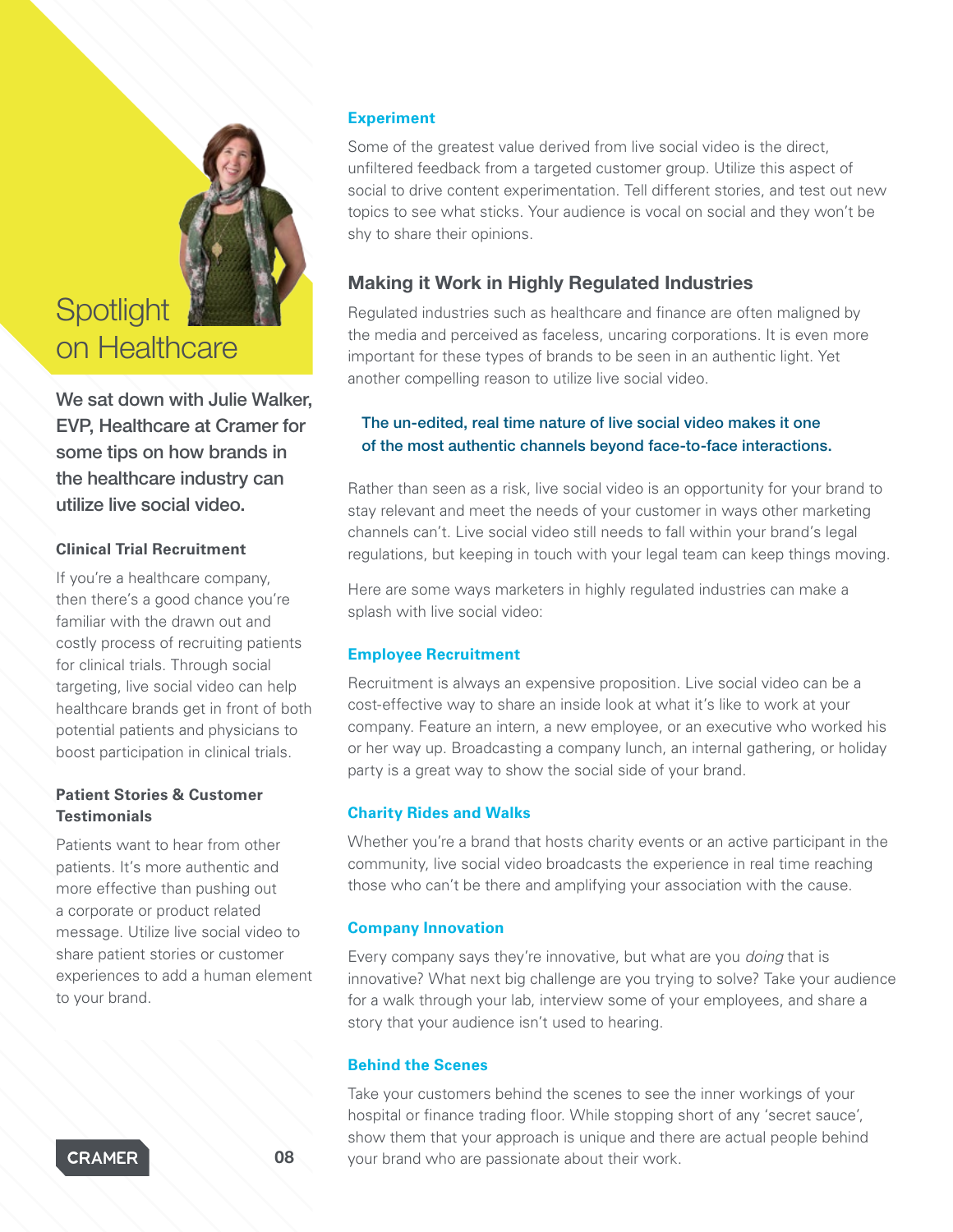# What We're Seeing in Early Adoption

# Live Social Video: It's not just for consumer brands.

As fun and inspiring as it is to watch the always-early consumer brand adopters—we wanted to spend time reviewing and learning from experimenters in more, shall we say, sober or restrained industries like technology, finance, and healthcare. While those may feel like surprising spaces, we think this collection helps illustrate our conclusion: Any brand can take advantage of Live + Social + Video.

# **GE**

GE, traditionally known as a highly technical company, is taking a story telling approach to live social video that is proving to be effective for the brand.

"Part of our role on our team is to really put the brand in people's hands... We are less and less focused on our consumer products and more focused on telling our industrial story."4 [GE Digital Marketing Manager, Sydney Williams](http://marketingland.com/ge-uses-live-video-tell-stories-humanize-industrial-side-brand-171010)

Proving to be fearless adopters of new tech, Williams describes GE's social efforts as driven by a goal to be present in "interesting, relevant and entertaining ways."

By incorporating live social video into their marketing strategy, GE is able to inject a human element into the highly technical brand.

"We're always trying to tell the full picture of the GE story, which is a complicated one, so any time we can talk about the various industries and variety of expertise and disciplines, we try to find unique and innovative ways to do that,"5 [GE's Director of Innovation, Sam Olstein](https://www.fastcocreate.com/3048699/drone-periscope-ge-launches-droneweek-five-day-livestreaming-content-bonanza)

# Drone Week

GE first experimented with the idea of live social video with Drone Week on Periscope in 2015. The videos displayed a bird's eye view of GE's industrial facilities located across the country. The video effectively told the story about GE's presence in a variety of industries. The campaign received 20,000 viewers on Periscope. The following year, Drone Week 2016 took an audience behind the scenes at the Olympics Games in Rio de Janeiro on [Facebook Live](https://www.facebook.com/pg/GE/videos/) showing how GE and its technology helped to "power" the games.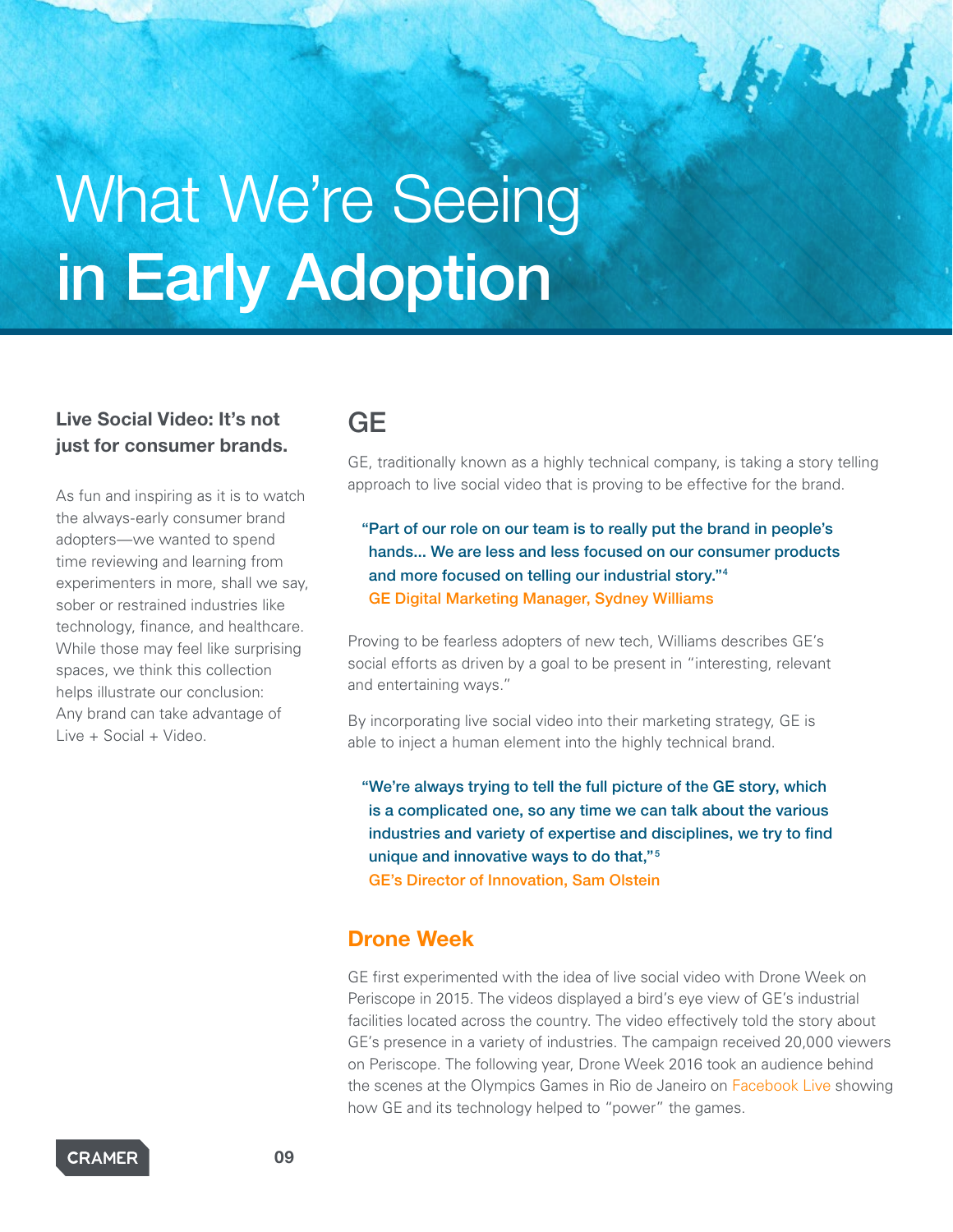





"Drone Week allows us to showcase five different sites and five industries to give people a really cool perspective and peek at some of the stuff they don't see often, but does have an impact on their lives."5 [GE's Director of Innovation, Sam Olstein](https://www.fastcocreate.com/3048699/drone-periscope-ge-launches-droneweek-five-day-livestreaming-content-bonanza)

# What Worked

# A Willingness to Experiment

GE's willingness to experiment with live social video is evident by their lack of fear in non-traditional marketing mediums. Not only is it innovative that GE is tapping into live social video as a communication stream, but they utilized drones to capture their content—a truly cutting edge initiative.

# The Emphasis on the Audience

GE's strategy is centered around their customer base, viewing their audience as partners in their messaging and storytelling. GE focused on giving their audience an inside look at the company that they normally wouldn't see, making the live video content more appealing and shareable. Olstein commented on the drone week video, "When you give people a peek behind the curtain, they fall in love with the company."5

# A Business-driven Purpose

GE utilized Drone Week as a way to attract new talent and advocate to younger generations. They wanted to inspire their potential future workforce. Because they are going after the same group of prospective hires as Facebook, Google, and Microsoft, they needed a more appealing way to reach this audience.

# Where to Take it Next

While Drone Week was a success, it was not without its challenges. GE noted three things they learned from live streaming:

- Having a strong internet connection is crucial
- Technical aspects of the stream are highly important
- Speaker prep goes a long way, and it is important to make sure they are comfortable

As GE continues to expand on their live video strategy, it seems they will continue to focus on giving more control to viewers. Their current social video strategy includes Facebook, Snapchat, Periscope, and YouTube (to name a few) but they are continuously looking to expand as new tools surface. Overall, Olstein sums it up as wanting GE to be "discoverable wherever there is an audience."5

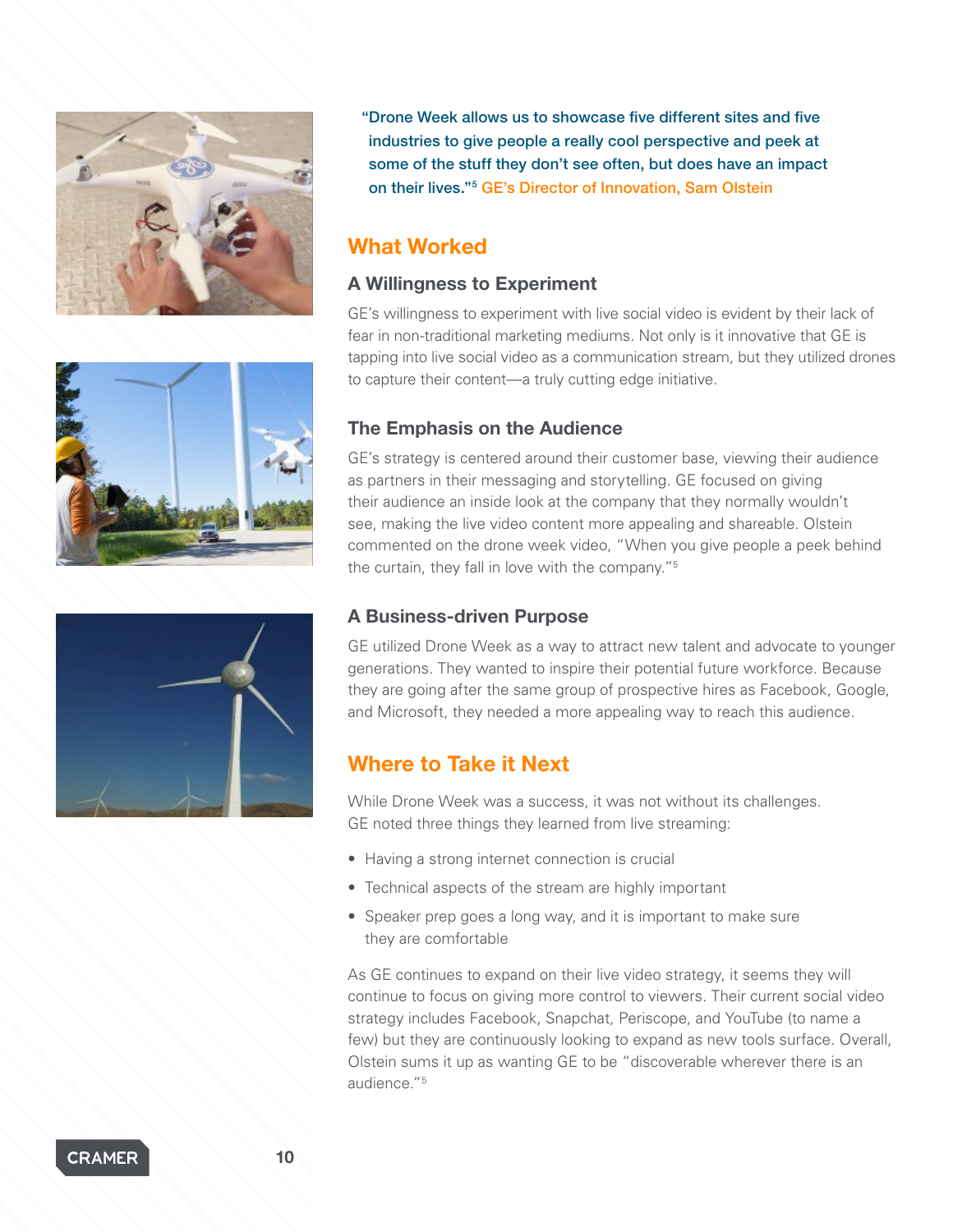





# Mayo Clinic

For over 150 years, people have trusted Mayo Clinic as their partner in healthcare. Their purpose for using social media is to facilitate direct contact with patients, and to control their story, rather than relying on journalists and other media outlets.

The healthcare sector is highly regulated to protect people's privacy. As such, venturing into social media, where almost nothing is private, seems risky. But Mayo proves it navigable. Mayo Clinic's director of social media, Lee Aase, believes social media and the risk of breaking regulations still induces fear in the industry, but because of social media's overwhelming prevalence, he believes it is something all brands should adopt.

# Live Colonoscopy

Mayo Clinic is quite familiar with live social video and has produced several live video streams over the years. One stream stood out to us as both a daring and creative use of the medium. Mayo chose to [live stream a colonoscopy](http://newsnetwork.mayoclinic.org/discussion/scopescope-live-periscope-colonoscopy-from-mayo-clinic/) to promote cancer screening awareness and mitigate fear many patients have about getting screened.

The colon cancer awareness movement already had a community surrounding it, supported by several cancer advocacy groups including The American Cancer Society. Mayo Clinic saw this as an opportunity to create content around a topic that is important to both their brand and their audience. They partnered with the Fight Colorectal Cancer organization as part of their [One](http://fightcolorectalcancer.org/advocacy/campaigns/one-million-strong/)  [Million Strong campaign](http://fightcolorectalcancer.org/advocacy/campaigns/one-million-strong/) and live streamed a colonoscopy through Periscope.

Healthcare can be technical and difficult for a non-healthcare audience to understand. By taking about a disease state, Mayo Clinic better positioned themselves to resonate with a wider audience and generate an emotional response, rather than just simply talking about the Mayo Clinic brand.

The video also promoted an open Q&A format with an expert. The live stream encouraged people to engage and ask questions to a Mayo Clinic physician.

In a podcast interview produced by [Health Standards HITcast,](http://healthstandards.com/blog/2016/07/06/mayo-clinics-lee-aase-on-how-social-media-use-in-healthcare-is-changing/) Aase, who volunteered himself to be the patient in the video, was asked what would have happened to the campaign if the doctor found cancer during the screening. He assured listeners that even if they found something bad, it would have just proved a better case for people to go out and get screened themselves.

The colonoscopy live stream was successful and generated over 3,000 live viewers, and almost 2,000 more views within 24 hours of streaming.

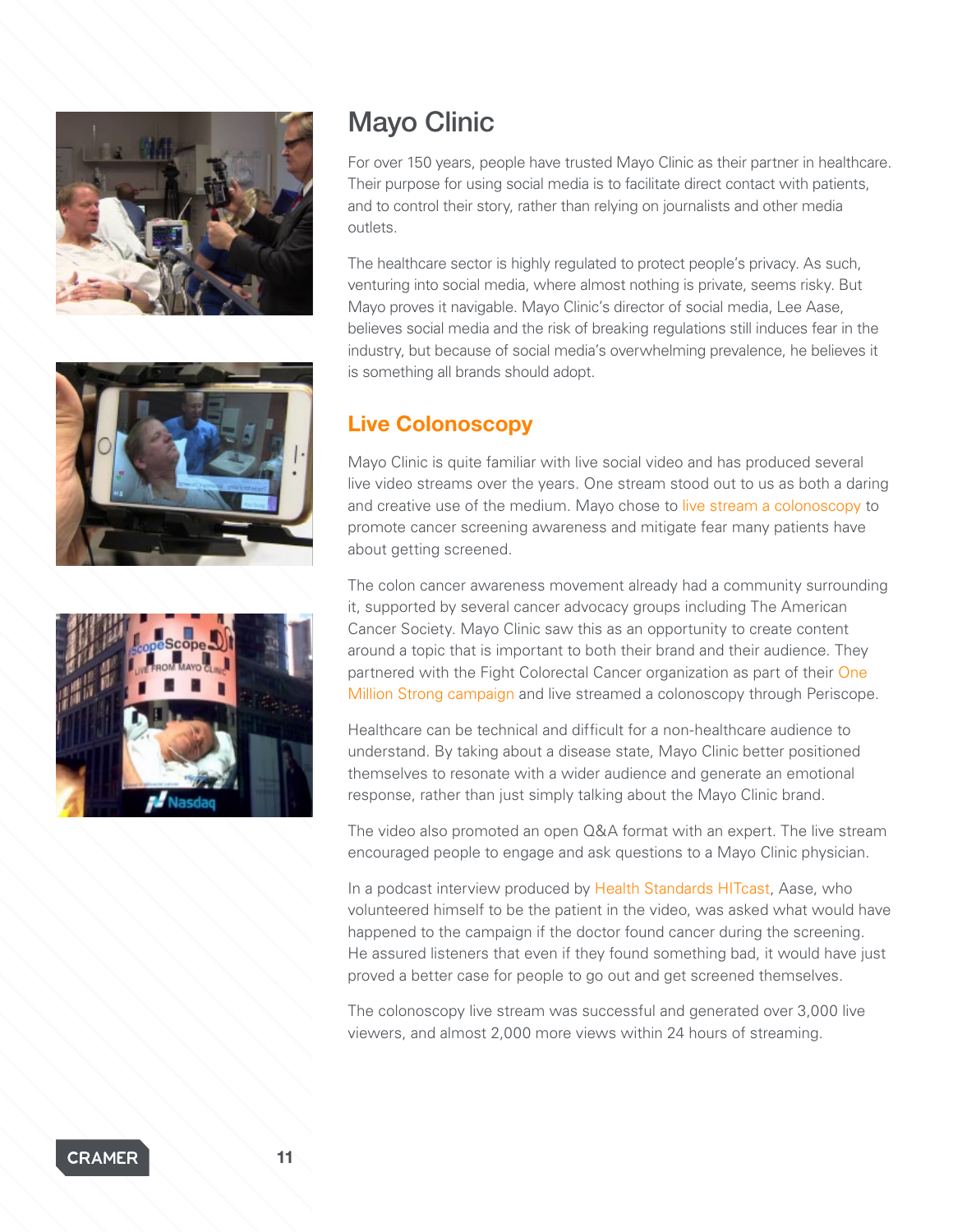# What Worked

# Rallying Around a Topic Bigger Than the Brand

Mayo Clinic was effective in reaching a wide audience because they rallied around a cause much bigger than the brand itself. Rather than communicating brand initiatives, products, or services, Mayo focused on spreading awareness to save lives. In doing so they created an authentic voice behind the brand, which is especially important in healthcare. Viewers benefited from the stream by interacting with a healthcare expert and by viewing the procedure, both easing their potential fears.

### Content Atomization

Mayo Clinic maximized its impact by atomizing content across social channels such as Facebook, Twitter, and YouTube. Because they repurposed the content they saw more engagement and social interaction than if they reserved the content for the live stream only. The campaign was propelled by the hashtag [#ScopeScope](https://twitter.com/search?q=%23scopescope), which was shared over 1,200 times by 600 users. A version of the feed was also repurposed for Times Square's [NASDAQ Jumbotron](https://www.instagram.com/p/BCfrLX2llyr/) where it received an estimated 31 million impressions.

### Partnering with Another Organization

By partnering with the [Fight Colorectal Cancer](http://fightcolorectalcancer.org/) and other advocacy groups, Mayo Clinic added even more credibility to their video stream.

# Where to Take it Next

Mayo Clinic is exploring a variety of social apps to keep their content fresh and engaging. Facebook is a favorite because, unlike Periscope, it's an app most people already have.

In Aase's words, Facebook is more about sharing content with friends, whereas Periscope is about searching for topics; two different, but useful platforms for the brand. Ultimately this is just the beginning of the live social video road for Mayo Clinic.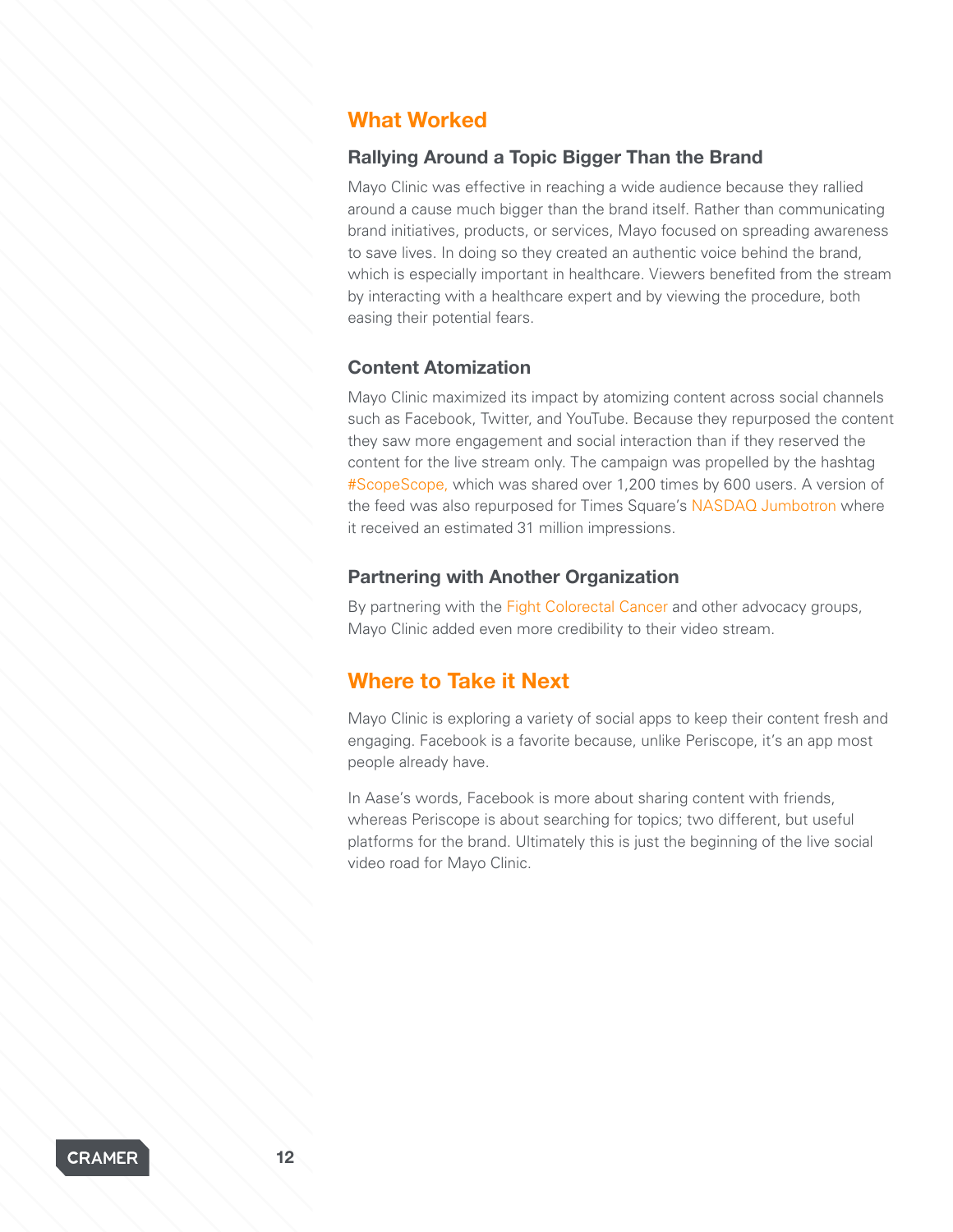





# **SolidWorks**

SolidWorks is an industry-leading developer of complete 3D software tools. The SolidWorks tools allow users to design and push new products to market; many of the great products we know and love.

The collaborative nature of the software drives the SolidWorks community to seek feedback and peer support. SolidWorks caters to their community through both digital and physical channels to help promote learning and problem solving. Their Facebook page has almost one million likes and their online community hosts over two million users, resellers, and partners. The brand also hosts an annual user conference called SolidWorks World where over 5,000 raving fans gather to further connect and share ideas.

# SolidWorks World Live Stream

For the first time this year, SolidWorks decided to complement their traditional event webcast with live social video. With goals to improve the overall event experience, capture attention from a larger audience, and provide exclusive online content, Facebook Live was the obvious pilot platform due to their large following.

Initially, SolidWorks planned to test out the social streaming tool by broadcasting a handful of conference sessions supported by shorter live videos. But, due to the enormous success of the live stream during the event, on the last day of the conference they decided to go big and stream their general session using live social video as well. In total, SolidWorks attracted over 81,000 live viewers through their Facebook Live streams. Specifically, their [general session stream](https://www.facebook.com/pg/solidworks/videos/?ref=page_internal) engaged 18,000 viewers, and netted 714 new fans. In addition, their traditional event live stream averaged about 1,300 viewers a day and registration for the webcast platform increased by about 30% from day one to day three. Much of this increase was due to the promotion of the live stream through Facebook Live. It is clear by these numbers that when done right, live social video as a channel for broadcasting event content can be a major success and is well worth the investment.

# What Worked

# Use of an Existing Live Event

SolidWorks could quickly turn around live social videos at the last minute because they were simply repurposing content already at their disposal. The brand was already accustomed to live broadcasting their event through a webcast, and therefore already had the talent and gear necessary to make live social video a success.

# Access and Unique Vantage Points

SolidWorks captured a behind the scenes look of their event through additional streams featuring interviews with attendees, sponsors, and SolidWorks 13 employees. The videos were moderated by a host that guided viewers through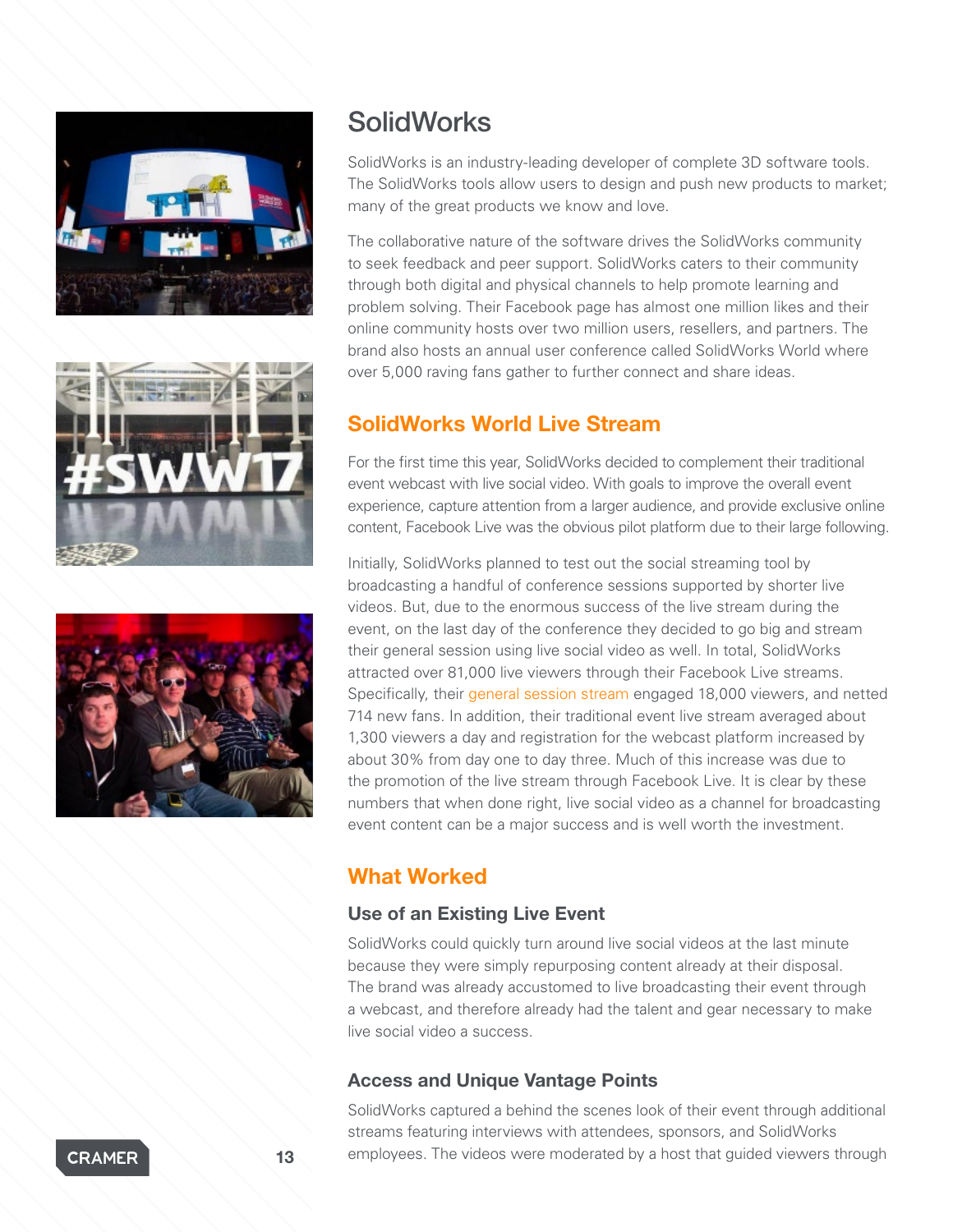the content. Each video received over 2,000 views and helped emulate the full event experience for those who could not attend in person. For those who did make it, these videos supplemented their experience by highlighting specific booths and partners featured at the event. Attendees may have been streaming event content through live social video, but by utilizing the channel, SolidWorks was able show their event through their own vantage points.

# Tapping into a Large Receptive Audience

SolidWorks has been effective in cultivating a large, passionate online community, both with industry-leading products, and an excellent social strategy, as evidenced by their nearly one million Facebook fans. Realizing that only a small fraction of their community can attend SolidWorks World annually, they astutely started webcasting the event years ago.

While webcasting is a compelling way to distribute event content, SolidWorks realized that by opening up content to their social community, they could increase viewership and engagement. Although traditional webcasts have some barriers to entry, striking a balance between webcast and live social video streams ensured that SolidWorks captured leads while maximizing awareness.

# Where to Take it Next

SolidWorks took a risk with live social video and it paid off. But, to prove valuable in the long run, the brand is on a mission to understand how live social video can be used in lead generation. As for future improvements on their live social strategy, SolidWorks is looking to enhance real time engagement with their future streams. The brand will be placing a greater focus on viewer participation and commenting. Additionally, SolidWorks is looking to promote their live streams before they occur, to attract more viewers in the long run. Based on this year's success, it seems likely that SolidWorks will continue to use live social video in their event strategy moving forward.

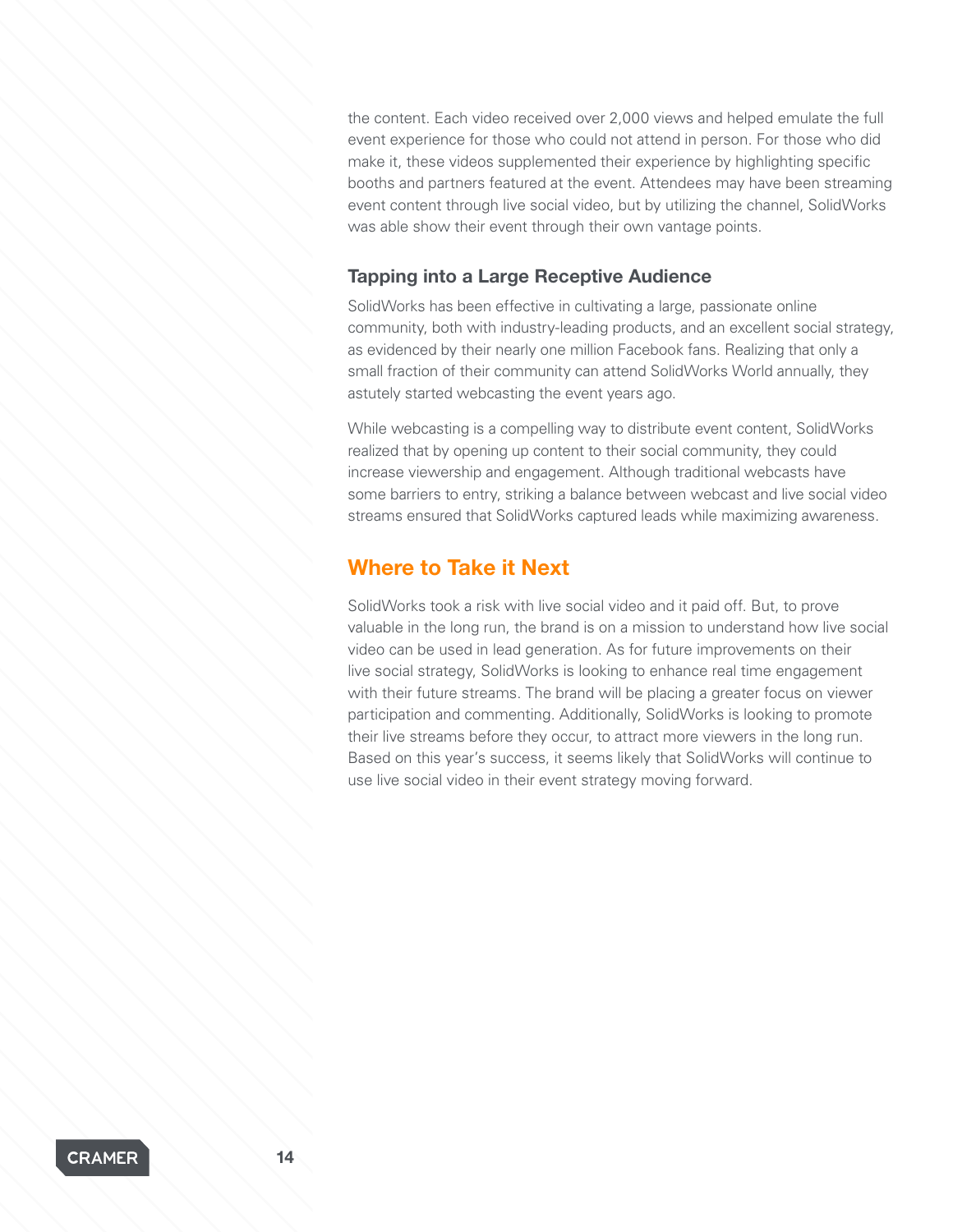Redefining Connections: How "Torchbearer CIOs" and Creating Intelligent Cultures February 2, 2017 | 12:30 PM ET IBM



**IBM Connect (IIIFMCor** ract - Feb 17 There's less than one week left to go until #IBMConnectI @pchando walks through what's in store for BP colleagues: spr.ly/60118VObh

Calling All IBM **Collaboration Solutions Business Partners!** Connect 2017



We are going from a texting to a culture of conversations and talking.

# IBM

As a global technology company driven by innovation, it isn't a surprise that IBM has tapped into the value of live social video. In fact, the tech giant has been experimenting with 'social media-like' systems since the early 90s. Their social endeavors began with internal collaborative systems on Mainframes, and customized chat and feedback tools. The social experimentation continued into the early 2000s where IBM employees were early adopters of LinkedIn, Twitter, and in-house social networking, long before social media went mainstream.

As a brand, IBM has built a strong social presence spanning a variety of channels including YouTube, Facebook, Instagram, Snapchat, and Pinterest. Their social strategy is centered on content that helps their audiences make better, smarter business decisions.

By understanding their target audiences, and simplifying their technical messaging, IBM has been successful in creating content that resonates.

"We want people engaging with the IBM brand. We know IBM is a very complex and technical company. Yet, although what we sell is complicated, we try to talk about it in a very simple way."6 [IBM VP of Branded Content and Global Creative, Ann Rubin](https://contently.com/strategist/2014/10/06/we-always-give-people-a-path-into-our-technology-inside-ibms-incredible-content-marketing/)

Historically, IBM has experimented with content that is both directly and indirectly related to their products and services, with an end goal of keeping their audiences continually learning and engaged.

# Micro-events on Crowdcast

IBM has started experimenting with live social video to support their event audience acquisition efforts, specifically for their [2016 IBM Connect](https://www-01.ibm.com/software/collaboration/events/connect/)  [conference](https://www-01.ibm.com/software/collaboration/events/connect/). The goal was to engage and excite potential attendees before stepping foot in the venue. The live social video tool of choice was [Crowdcast,](https://www.crowdcast.io/) and their streaming efforts consisted of short, live "micro-events" in the months leading up to the conference.

These [micro-events](https://www.crowdcast.io/ibm) showcased specific speakers and content, and encouraged viewers to join the conversation by discussing topics to be featured in the upcoming conference. The series featured a key IBM senior executive engaging with two breakout speakers delivering and capturing insights, tips, tricks, and expectations for Connect 2016. As the series progressed, several micro-events were tailored to specific core audiences such as business partners or event attendees from the education industry.

As a whole, these micro-events exceeded IBM's expectations with successful viewership metrics, social discussions, and overall viewer sharing. By utilizing Crowdcast to host these micro-events, IBM was able to amplify their pre-event audience acquisition efforts.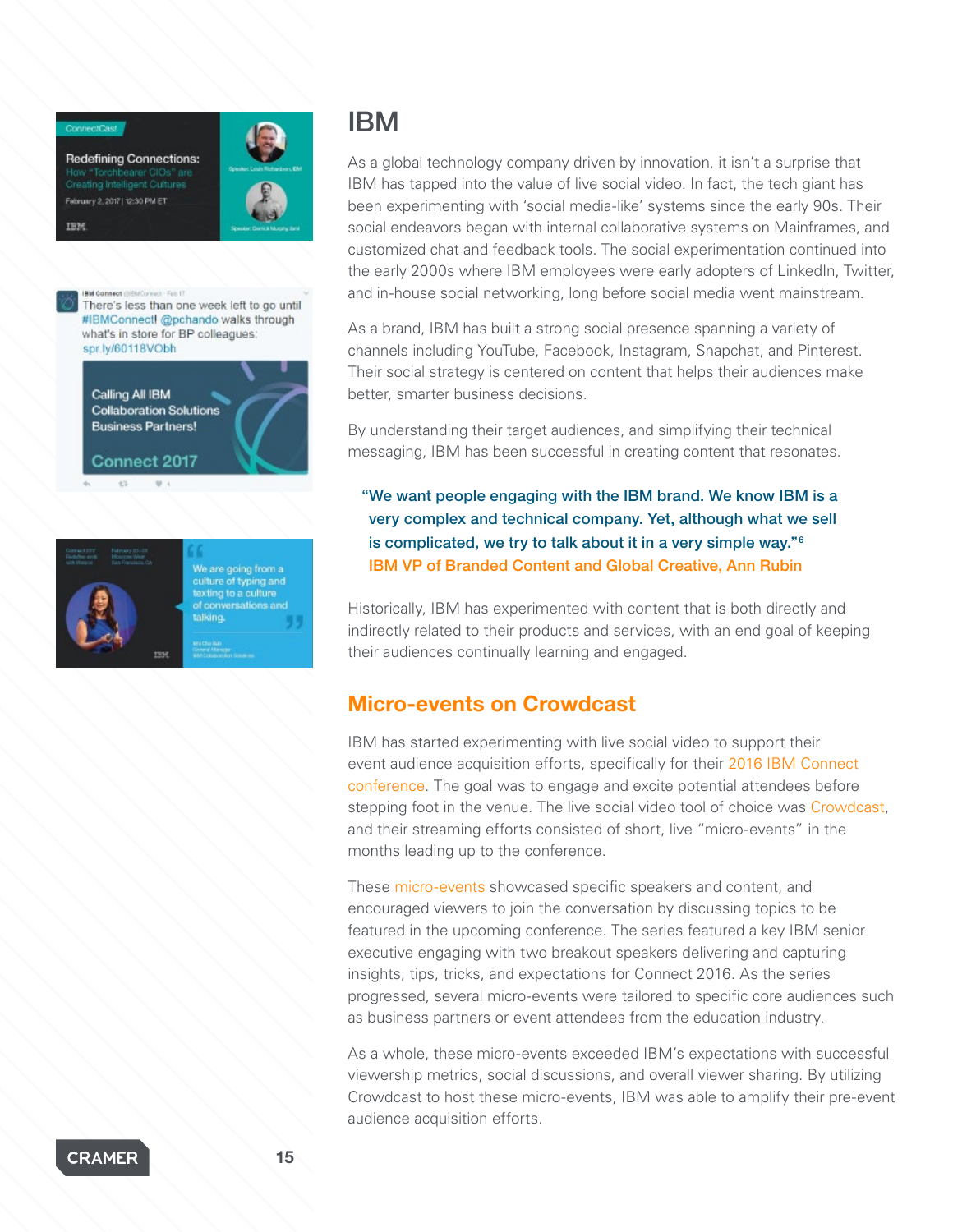

# Take a Look

See Brent Turner, SVP Solutions at Cramer quoted in the book *Trending: The complete Guide to Social Media for Events* by Beatrice Whelan.

Want a copy? Email us at [theteam@cramer.com](mailto:theteam%40cramer.com?subject=Please%20send%20me%20a%20copy%20of%20Trending) we'd be happy to send you one.

# What Worked

# Content Promotion

Leading up to each live micro-event, IBM marketing and social media teams, along with the individual speakers, promoted the events. During the live stream, the IBM social media team monitored and responded to viewers' comments and curated key takeaways from the live session. By promoting highlights from the micro-event, including quotes from speakers, IBM was able to get more viewers to their live stream. When the session commenced, the Crowdcast platform had the streams instantly available for on-demand replay. In addition, IBM repackaged and promoted this live content across multiple IBM channels and platforms.

# Simple Polished Production

Production value was important to IBM. Although these live social videos are expected to have an authentic feel, they still wanted to ensure that the videos were a polished representation of the brand. Each live social video was produced using a simple standalone light for proper subject and set illumination, and a USB connected microphone. These two elements enhanced the audio and visual elements of the video—ultimately minimizing extraneous distractions.

# Viewer Engagement

Just like other live social video platforms, Crowdcast allows for real time commenting and interactions from the audience. IBM was effective in monitoring these engagements throughout the live stream, making sure to answer any questions that came in. Through commenting, viewers established a connection with the speaker and the IBM brand.

# Where to Take it Next

Large corporations can face additional challenges (especially in the world of technology) when trying to build connections with a variety of audiences. IBM's content strategy will continue to focus on delivering valuable content with a clear and concise message. Ann Rubin concludes, "if we tell our story very simply and be relevant and timely about it, we can create a lot of value."6

In the case of IBM, live social video proved to be a robust tool that aligns with the goals of their content strategy. Due to the success of their initial pilot, live social video will most likely expand into their greater business portfolio.

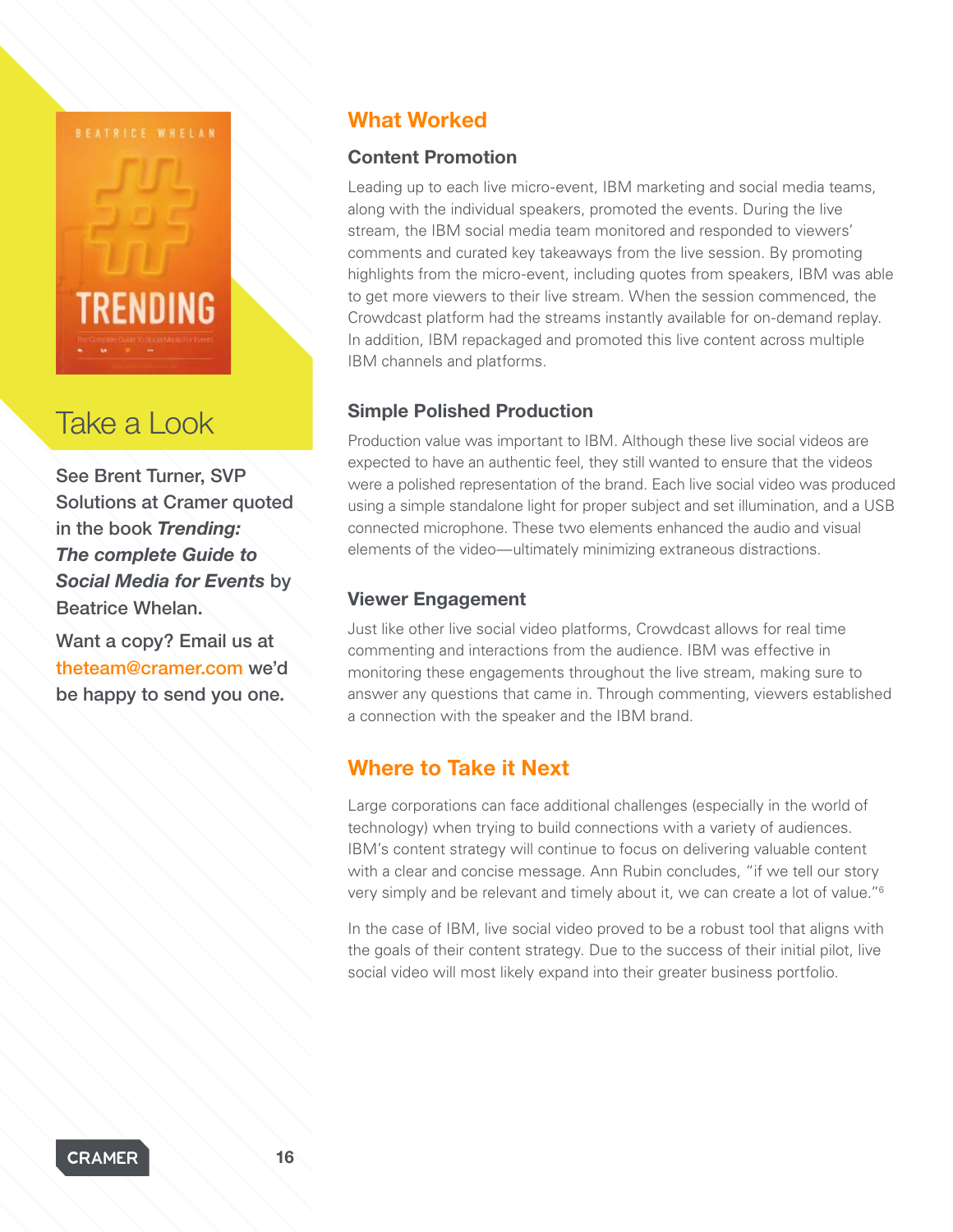# How You Should Think About Live Video

Preparation and considerations for your first live social video

# Tackling Live Social Video

Now that you can see how any brand, consumer or B2B (even in a regulated industry) can find value in live social video, let's discuss what you need to be thinking about when planning for, and using, this channel.

# Authenticity and Storytelling are the Centerpieces

**More than ever, it's difficult for today's brands to spread an authentic message.** To do so they need to get real. Live video is as raw and real as it gets. And because it happens in real time, viewers can sense the legitimate vulnerabilities of the brand.

In our over communicating world, brands won't be heard unless they're telling stories. Stories create memories by eliciting real emotions. We won't go into the elements of an effective story here, but think about the message you want to convey, then pull from your brand's own experience to highlight that message. By telling stories, marketers have a much better chance of reaching and resonating with their audience.

# Spontaneity can be Polished

Some gurus may caution your brand against appearing too produced, too canned—believing that to ring true with the style of social, you're better off going off-the-cuff.

We disagree.

It's not preparation and production that kill the personality of your presentation. Certainly, live social video isn't the place for highly scripted, highly edited content – those come across as badly disguised advertisements. But winging it is not the answer.

Prepping for live social streaming shouldn't differ far from regular video production. You can appear both professional and natural, prepared and human. (And, of course, the extent to which you want to "fit" with the other social styles – snarky, silly, hip – depend entirely on your brand.)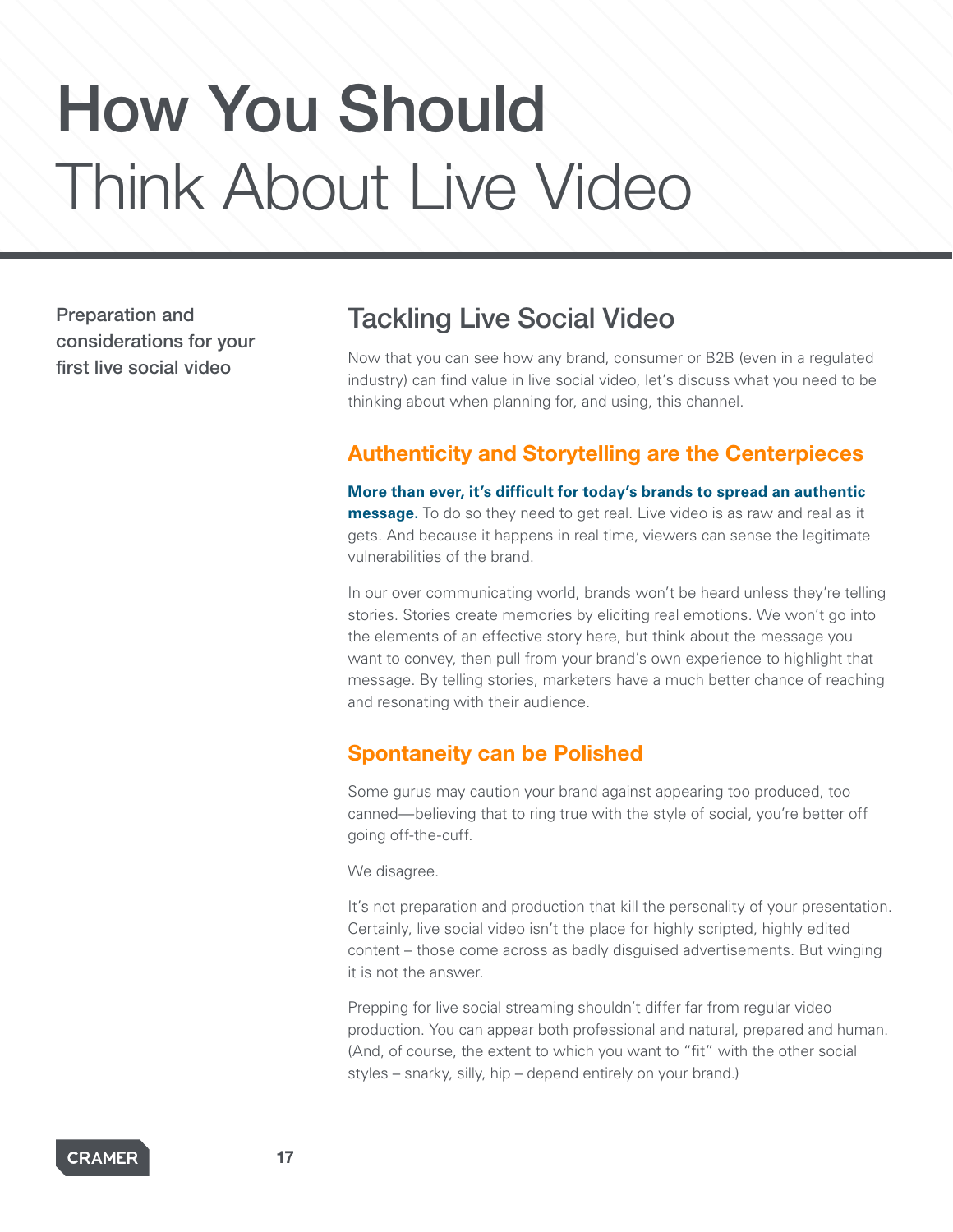# Facilitate Co-Creation

Live social video is not as effective without the social interactions, input, and feedback of your live audience. To take advantage of the feedback inherent to social, a listening strategy needs to be set up for before, during, and after the live stream.

### **Before**

Live social video lives and dies by content. Social conversations can help dictate what content your live social video should feature. Utilizing social listening techniques can help determine what is relevant to your audience, and simply asking them for input prior to going live can help ensure that the topic will resonate with your audience.

## **During**

Social is crucial to viewer engagement and satisfaction throughout the live video stream. Consider a format that provides a venue for your audience to contribute to the live stream. A Q&A discussion is a tried and true approach, as are polling, and asking participants for their own experience on a specific topic. Unlike traditional video, live social video is a two-way interaction, and therefore it is vital to include the audience and address questions and comments in real time to keep viewers interested.

### After

The social aspect of live social video does not stop once the live stream concludes. Digital tools can help measure viewership, what people thought of the content, and brand sentiment, influencing the strategy and production of future live streams.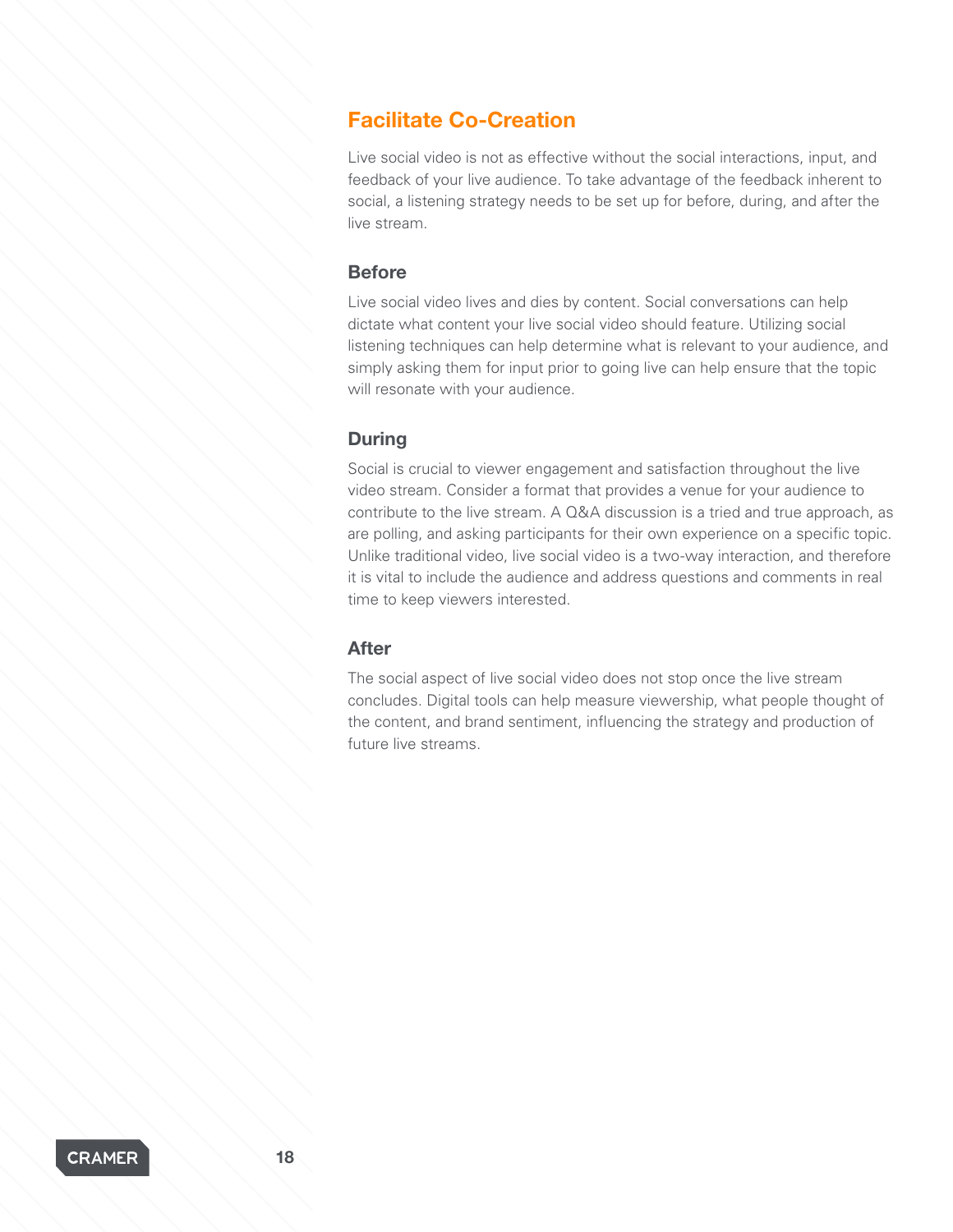# Planning Criteria

We determined a series of factors that should be evaluated and considered when producing live social video. We used these variables to understand what success looks like for first movers in this medium.

# Live Social Video Evaluation

### **Content**

- What is the purpose of my live social video, and what message do I want to convey?
- Does the content clearly inform or entertain the audience, instead of just advertise the brand?
- What is my audience talking about on social now?
- How can my brand deliver content that is relevant to my audience?
- Does my topic provide value to the audience? Is it relevant and engaging?
- Is this content positively impacting brand sentiment?

### **Audience Engagement and Perceptions**

- How well targeted is my audience?
- Is the right audience engaged?
- What is the audience's perception of my brand?
- Am I encouraging my customers to be co-creators in my brand's story?
- How can I influence positive brand sentiment?

### **Production and Experience Design**

- What elements can add or detract from a viewer's overall experience?
- How interactive was the experience?
- Does the production seem purposeful?
- Is the content appropriate for the platform I am using?
- Was the experience design appropriate for the audience (e.g. refined and professional versus practiced but organic)?
- Is the visual design interesting, engaging, and on-brand?

### **Marketing**

- How well did this message and experience fit into my brand's overall marketing and business strategy?
- Is the cadence of utilization appropriate? (e.g. is my brand pushing out content at intervals that keeps pace with audience's needs)?

### **Analytics**

- Am I reviewing my content/comments, and adjusting for future live streams?
- What worked and what didn't?
- What content seemed to resonate most with my viewers?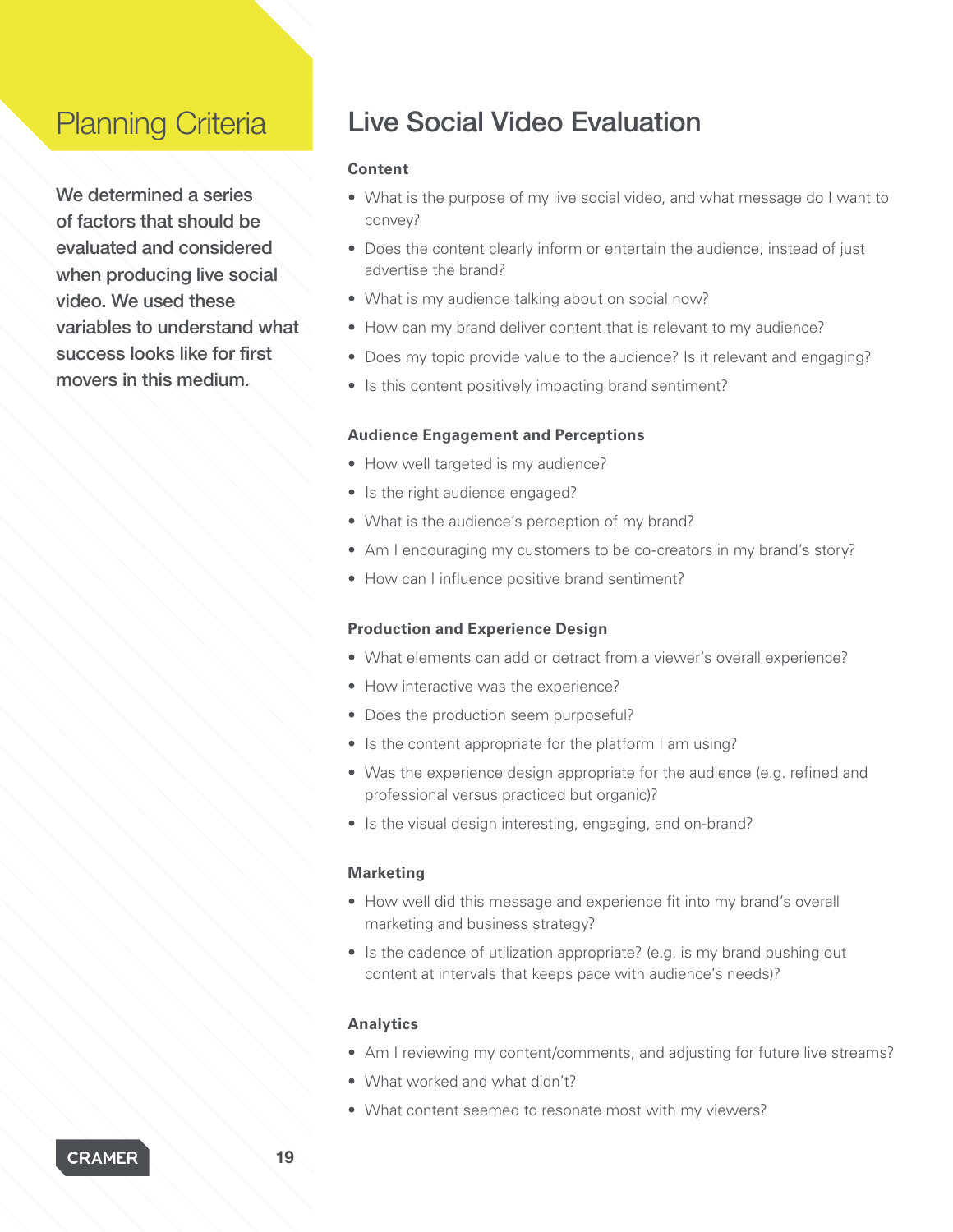# Get Started, Here's How

Dip your toe in the water by live streaming your existing live events.

# Extend Content and Campaigns Already **Underway**

While live social video may be a powerful tool, it's important to keep in mind it's a channel not a strategy unto itself. So, the key question is not, "how does my brand launch in live social?" but, "what is my brand already doing that could benefit from an injection of live +social + video?"

# **Webcasts**

If you already have a calendar full of webcasts or educational content, live social video allows you to switch from the forced synchronization of PowerPoint, to a more conversational setting. Through live social video you can give a larger, online audience a chance to learn from your presenter's message in a manner that feels more authentic.

Webcasts are already live, so take the content and try streaming it on a social network simultaneously. Having the video stream on social networks helps with the interactive nature of the presentation rather than pushing out content on PowerPoint slides.

Webinars via social make the viewing experience less disruptive for your audience. By bringing your webinar to where your audience is interacting, it gives your webcast a better chance of attracting engaged viewers. It is easier to view content through live social video than trying to overcome the hurdle of downloading a new webinar app, follow a link, or register for the event ahead of time.

Consider ways in which traditional webcast slides are keeping things too static. With a live demonstration or change of scenery, live social video can help illustrate new concepts and keep viewers engaged.

# Product Launches and Big Announcements

Businesses spend hours, weeks, and even months influencing the strategic direction of a brand, or brainstorming ways to communicate a new product launch. Live social video can be an effective way to amplify the excitement of a big announcement by spreading the word quickly, to a large audience. The ease and cost effectiveness of live social video gives an authentic feel to tried 20 and true announcements.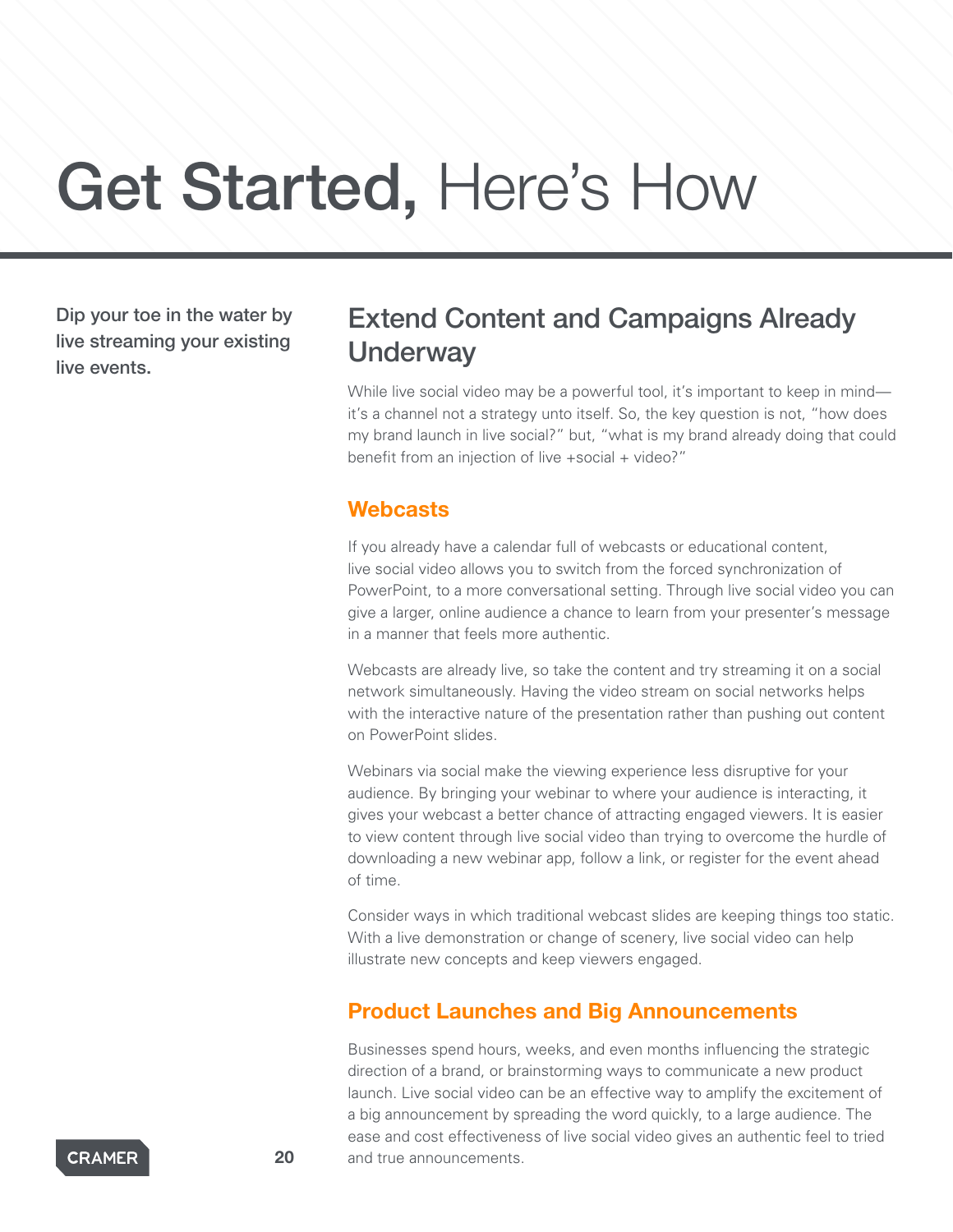The live nature of live social video makes sure that your audience gets the latest news as it breaks. Far from a flat press release, live social video is a dynamic way to present a message to a targeted audience.

By tapping into your customer's world with live social video you are showing them that keeping them informed matters to your brand. Consider inviting a select group of people to share in the moment by promoting the reveal ahead of time. Make the content even more shareable by creating short video snippets of the broadcast's best moments that can be shared across social platforms after the fact.

# Meetings and User Conferences

While travel budgets may have resurged in recent years, it's still impossible for professionals to get to every critical event in their field. You may not necessarily want to broadcast your entire conference live, but giving viewers that can't be there an inside look at the conference can be an effective use of the channel. Plus, it can generate enough excitement to encourage viewers to attend future conferences.

The American Association of Advertising Agencies (4A's) utilized live video in 2016 for their Transformation event that brings together thought leaders in the industries of marketing, advertising, and media. By streaming live, 4A's grew their audience 25 times over.<sup>7</sup>

Fearful your live stream viewers will get comfortable and not actually attend future events? Don't be. According to Digitell, [30% of people who watch a live](http://adage.com/article/digitalnext/practices-live-video-enhance-events/304099/)  [streamed event will actually attend the same event in the following year.](http://adage.com/article/digitalnext/practices-live-video-enhance-events/304099/)<sup>7</sup>

# Expert Interviews

If you're already using content marketing successfully, you may have content at your fingertips in the form of internal thought leaders. Maybe you're planning on creating content from an internal interview with an expert. Consider capturing that information with live social video through a Q&A session with your viewers.

By putting a human face to content in real time, you are building trust among your audience, and authenticity within your brand. Open the discussion to viewers through chat tools and let them guide the conversation. If harsh questions or concerns with the brand surface, use it as a tool to address previous mistakes and take ownership. In a world where brands are becoming less trusted by their customers, being as open and honest as possible can go a long way.

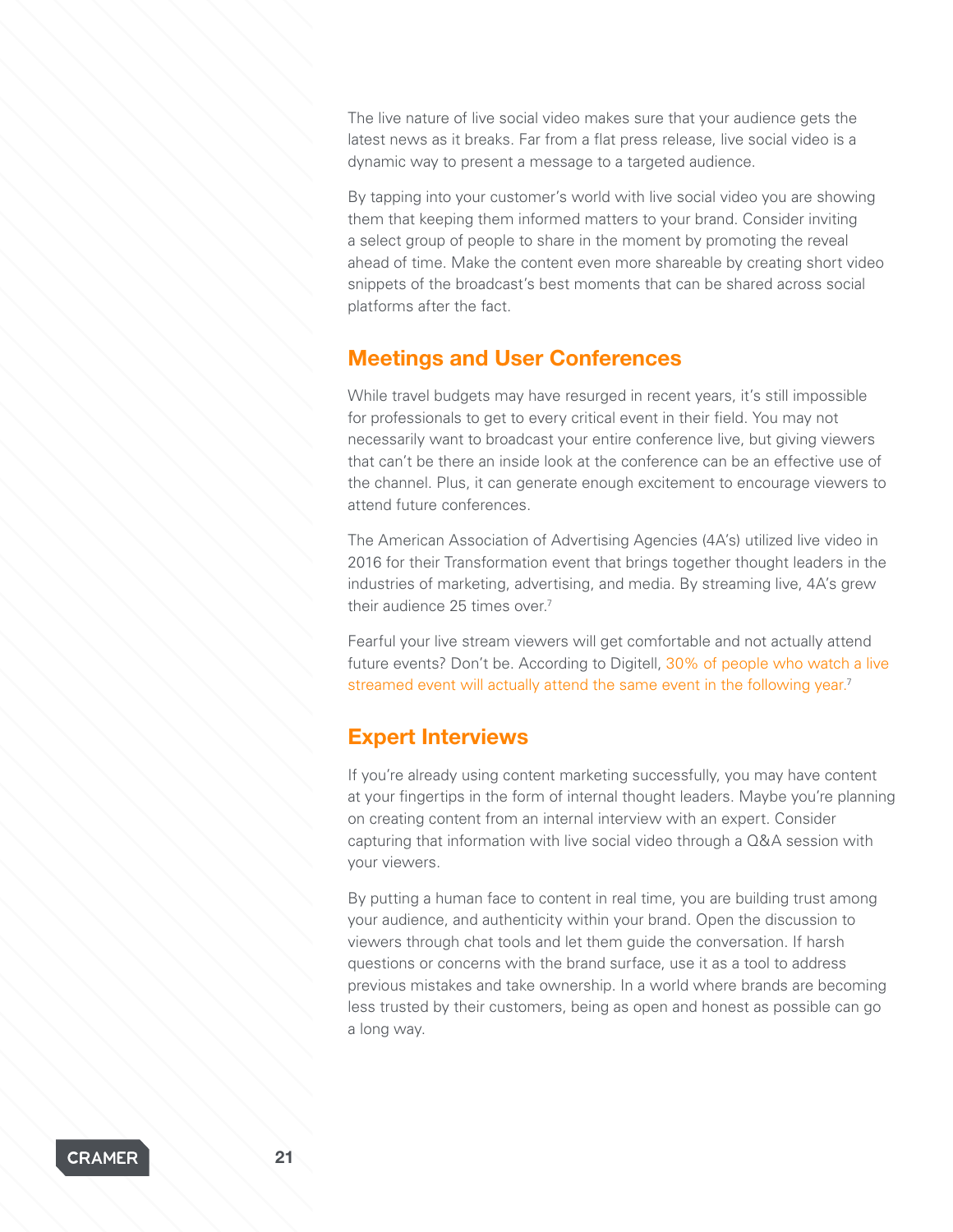# Want More?

Are you ready to adapt to live social video and use it for all its worth? Let us know if you want to be part of a workshop on a related topic.

Select the [workshop](https://cramer.typeform.com/to/COZBTZ) you'd be most interested in attending.

# STORY BUILDERS—  [Elevate Your Brand's Pitch](https://cramer.typeform.com/to/COZBTZ)

[VIDEO MARKETING—](https://cramer.typeform.com/to/COZBTZ)   [Build Your Playbook](https://cramer.typeform.com/to/COZBTZ) 

LIVE SOCIAL VIDEO—  [Plan Your Campaigns](https://cramer.typeform.com/to/COZBTZ) 

VIDEO STRATEGY— Drive Your Business

# Thinking Framework

If you're like most brands, you're already using content marketing and social channels. Use your existing content and channels to help guide your entry into live social video as an effective marketing channel.

### Current Touchpoints

You are already doing live events in the form of webcasts, and other events. Instead of an audio + PowerPoint centric broadcast, utilize live social video and reach a new audience.

# **Formats**

Think about what value live video could bring your audience. Q&A sessions with thought leaders or answering top questions about your products live can be compelling content. Consider using live social video for product launches and other press releases.

# Additional Marketing **Touchpoints**

The tent post marketing approach prioritizes one or a few large, highly engaging, usually live touchpoints, supported by lightweight interactions. Consider live social video for additional lower fidelity touchpoints across this continuum.

### Live Complements

Extend the size and scope of your live event audience with live social video. Create more intimate experiences through teaser pieces. At the event, go backstage, interview presenters and facilitate an 'insider' status for your audience.

# Conclusion

Driven by changing consumer expectations, behaviors, and attitudes, live social video is an inevitable marketing channel that is enabled by the transformative technologies that came before it. It is quickly becoming a core marketing pillar that any brand (regardless of industry) can use effectively. The brands who embrace change and are willing to experiment with live social video will be the winners.

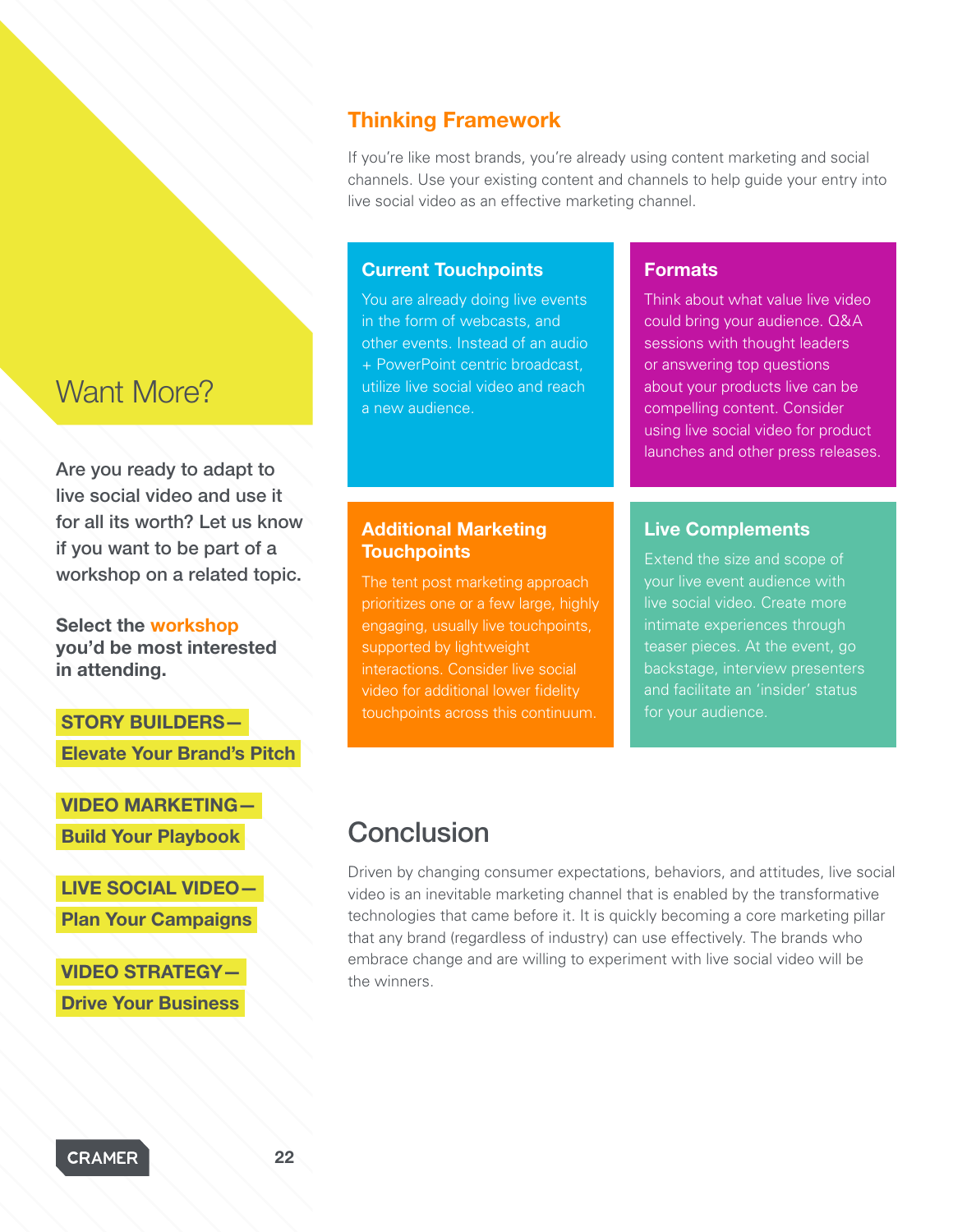# About Cramer

As a brand experience agency, [Cramer](http://cramer.com/) is thriving in today's new experiential era of marketing. The company's fast growth has come as it expands its relationships with long-standing clients, while also landing a new roster of global brands. Cramer's portfolio of work spans a variety of brands including Caterpillar, Mimecast, GE, IBM, Jordan's Furniture, Puma, Siemens, W.B Mason, and UPS. These clients trust Cramer to invent, craft, and fuel contentdriven experiences, including meetings and events, activations, community and advocacy programs, mixed reality, and marketing campaigns. Visit [cramer.com](http://cramer.com) to see how we achieve more for our clients.

Join the 100,000 marketers that receive our newsletters to stay on top of experiential marketing trends, original thinking, and curated industry news. [Subscribe today](http://cramer.com/subscribe/).

### **References:**

- 1. [https://www.forbes.com/sites/blakemorgan/2015/06/01/nownershipnoproblem-nowners-millennials-value](https://www.forbes.com/sites/blakemorgan/2015/06/01/nownershipnoproblem-nowners-millennials-value-experiences-over-ownership/#7b1c341d5406)[experiences-over-ownership/#7b1c341d5406](https://www.forbes.com/sites/blakemorgan/2015/06/01/nownershipnoproblem-nowners-millennials-value-experiences-over-ownership/#7b1c341d5406)
- 2. [http://www.business2community.com/infographics/23-reasons-to-use-video-marketing-in-2015](http://www.business2community.com/infographics/23-reasons-to-use-video-marketing-in-2015-infographics-01305360#K7TyO5VHI0WAReRS.97) [infographics-01305360#K7TyO5VHI0WAReRS.97](http://www.business2community.com/infographics/23-reasons-to-use-video-marketing-in-2015-infographics-01305360#K7TyO5VHI0WAReRS.97)
- 3. [http://www.cisco.com/c/en/us/solutions/collateral/service-provider/visual-networking-index-vni/complete](http://www.cisco.com/c/en/us/solutions/collateral/service-provider/visual-networking-index-vni/complete-white-paper-c11-481360.html)[white-paper-c11-481360.html](http://www.cisco.com/c/en/us/solutions/collateral/service-provider/visual-networking-index-vni/complete-white-paper-c11-481360.html)
- 4. <http://marketingland.com/ge-uses-live-video-tell-stories-humanize-industrial-side-brand-171010>
- 5. [https://www.fastcocreate.com/3048699/drone-periscope-ge-launches-droneweek-five-day-livestreaming](https://www.fastcocreate.com/3048699/drone-periscope-ge-launches-droneweek-five-day-livestreaming-content-bonanza)[content-bonanza](https://www.fastcocreate.com/3048699/drone-periscope-ge-launches-droneweek-five-day-livestreaming-content-bonanza)
- 6. [https://contently.com/strategist/2014/10/06/we-always-give-people-a-path-into-our-technology-inside](https://contently.com/strategist/2014/10/06/we-always-give-people-a-path-into-our-technology-inside-ibms-incredible-content-marketing/)[ibms-incredible-content-marketing/](https://contently.com/strategist/2014/10/06/we-always-give-people-a-path-into-our-technology-inside-ibms-incredible-content-marketing/)
- 7. <http://adage.com/article/digitalnext/practices-live-video-enhance-events/304099/>

**We invent, craft, and fuel content-driven experiences that achieve more for global brands.**

If you're ready to achieve more, so are we. **Let's go.**

**781.278.2300 | [cramer.com](http://cramer.com/)**





**AUTHORS:**

**Joe Lovett** Director, Strategic Planning

**Vincent Higgins** Director of Webcasting

**Jessica Peterson** Strategic Planner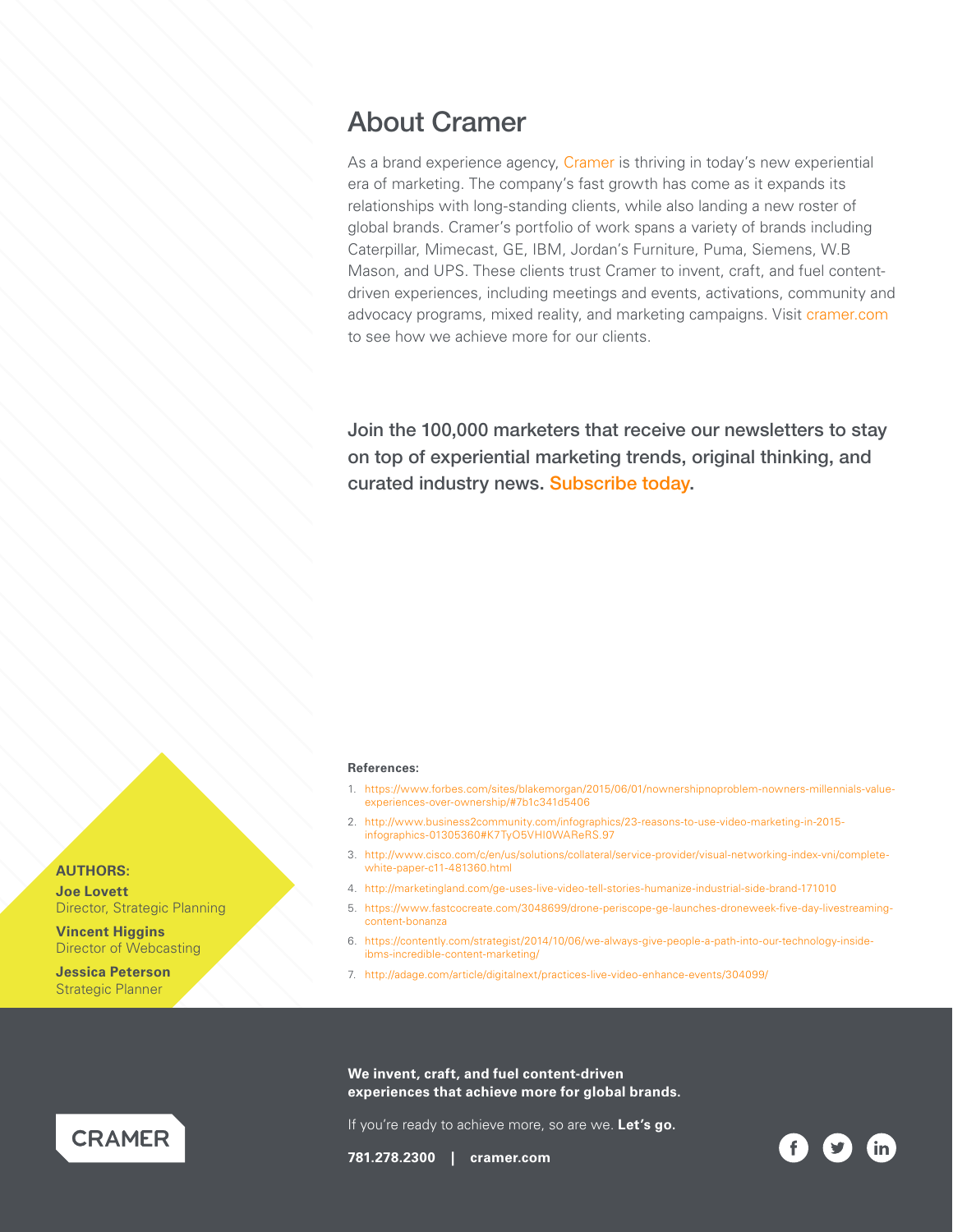# The Opportunity Outweighs the Risk



Brent Turner, SVP of Solutions, and Scott Palmer, Managing Director of Cramer Motion Studios, on the benefits and lack of barriers found in live social video.

# Q: Why now? Brands have just gotten the hang of social, why should we be paying attention to live social video?

BT: Live social video has reached its inflection point for end users. We are now at that point where live video is everywhere with social tools like Facebook, Twitter, and Instagram adopting this live streaming functionality. This is indicative of a larger movement where the barrier between a camera and a person is going away. Live social video is a natural extension of everything being 'of the moment'. It's a tool for brands that want to embrace the idea of transparency, authenticity, and customer engagement.

# Q: What's the difference between live social video and live video?

BT: It's that social element that makes live social video different. You can watch a video live with a community and share what you just saw in real time. On the viewership side, you can break down the wall and talk to your audience and they can talk to each other. Brands should be prepared to utilize this social aspect because that is where the true value of live social video stems from.

# Q: Why should B2B brand marketers care about live social video?

SP: Often B2B brands build relationships with passive marketing collateral that customers can't interact with beyond the sales representative or account executive. As a customer, you end up getting stuck at a level of interaction that can only allow for so much transparency, or authenticity. Live social video allows brands to break past the polished marketing barrier. With live social video, you get authenticity that you can't script, and end up having a bigger impact on the people who see it.

# Q: What about content for brands in highly regulated industries?

BT: Brands that sit in highly regulated industries don't have to do product messaging all the time. Live social video can be opened to internal staff and experts. Shift the conversation to be more about the person you are highlighting. Focus on bridging a personal connection between the speaker and the audience.

As for mitigating risk, make sure to prep your speaker beforehand on how to speak in-line with your industry's regulations. If someone in the community asks a question that you don't feel like you can answer, defer them to your **24** website or a source where they can get their question answered.